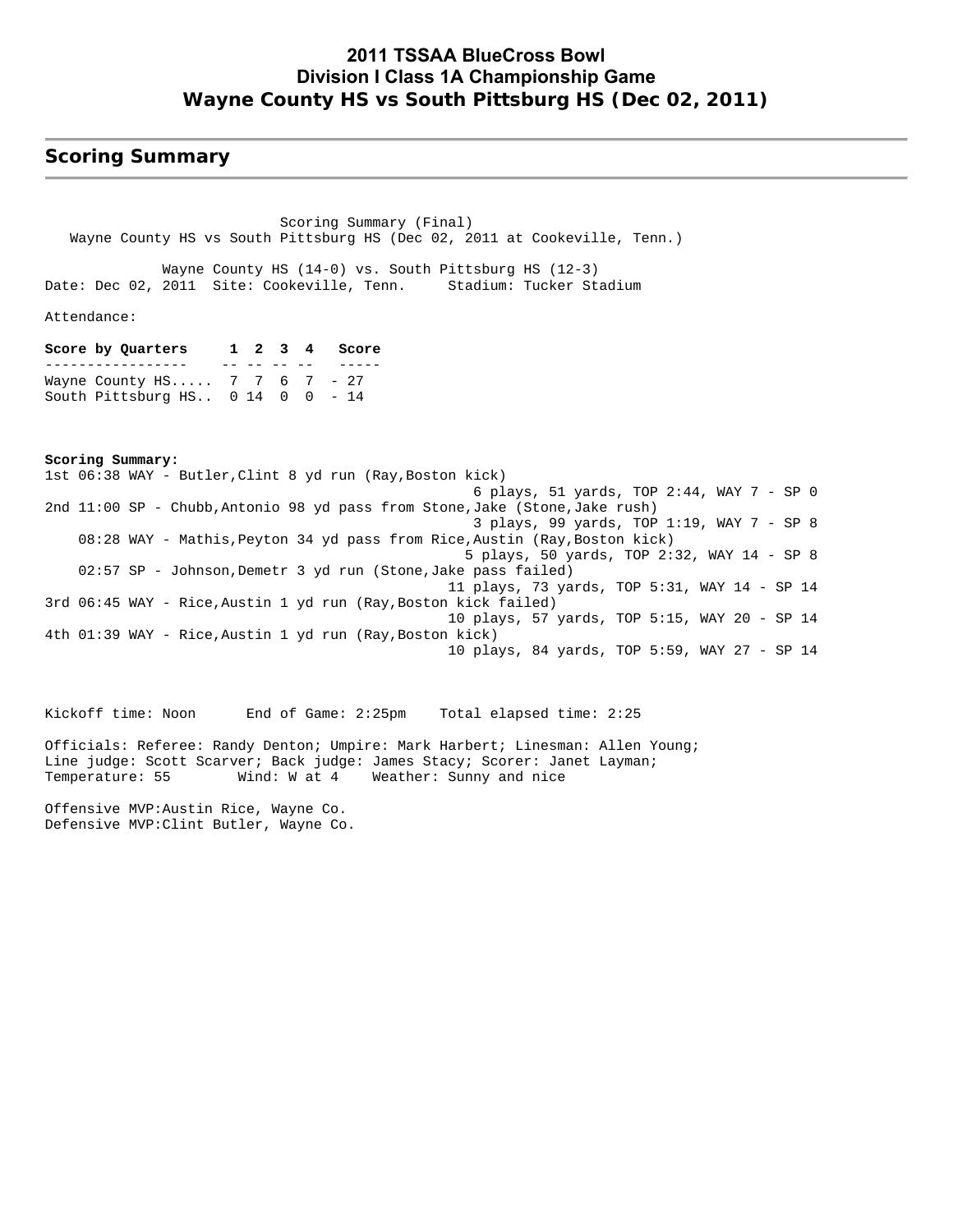# **Team Statistics**

 Team Statistics (Final) Wayne County HS vs South Pittsburg HS (Dec 02, 2011 at Cookeville, Tenn.)

|                                       | WAY                     | SP           |
|---------------------------------------|-------------------------|--------------|
|                                       |                         |              |
| FIRST DOWNS                           | 14                      | 17           |
| $Rushing \ldots \ldots \ldots \ldots$ | 12                      | 13           |
| Passing                               | 2                       | 4            |
| Penalty                               | 0                       | 0            |
| NET YARDS RUSHING                     | 274                     | 160          |
| Rushing Attempts                      | 42                      | 40           |
| Average Per Rush                      | 6.5                     | 4.0          |
| Rushing Touchdowns                    | 3                       | $\mathbf{1}$ |
| Yards Gained Rushing                  | 281                     | 190          |
| Yards Lost Rushing                    | 7                       | 30           |
| NET YARDS PASSING                     | 66                      | 166          |
| Completions-Attempts-Int              | $4 - 7 - 0$             | $9 - 16 - 0$ |
| Average Per Attempt                   | 9.4                     | 10.4         |
| Average Per Completion                | 16.5                    | 18.4         |
| Passing Touchdowns                    | 1                       | 1            |
| TOTAL OFFENSE YARDS                   | 340                     | 326          |
| Total offense plays                   | - 49                    | 56           |
| Average Gain Per Play                 | 6.9                     | 5.8          |
| Fumbles: Number-Lost                  | $0 - 0$                 | $2 - 1$      |
| Penalties: Number-Yards               | $3 - 20$                | $5 - 50$     |
| $PUNTS-YARDS$                         | $2 - 75$                | $2 - 63$     |
| Average Yards Per Punt                | 37.5                    | 31.5         |
| Net Yards Per Punt                    | 34.5                    | 31.5         |
| Inside 20                             | 1                       | 0            |
| 50+ Yards                             | 0                       | 0            |
| Touchbacks                            | 0                       | 0            |
| Fair catch                            | 0                       | 2            |
| KICKOFFS-YARDS                        | $4 - 201$               | $3 - 104$    |
| Average Yards Per Kickoff             | 50.2                    | 34.7         |
| Net Yards Per Kickoff                 | 37.0                    | 23.0         |
| Touchbacks                            | 0                       | 0            |
| Punt returns: Number-Yards-TD.        | $0 - 0 - 0$             | $1 - 6 - 0$  |
| Average Per Return                    | 0.0                     | 6.0          |
| Kickoff returns: Number-Yds-TD        | $3 - 35 - 0$            | $5 - 53 - 0$ |
| Average Per Return                    | 11.7                    | 10.6         |
| Interceptions: Number-Yds-TD          | $0 - 0 - 0$             | $0 - 0 - 0$  |
| Fumble Returns: Number-Yds-TD.        | $0 - 0 - 0$             | $0 - 0 - 0$  |
| Miscellaneous Yards                   | 0                       | 0            |
| Possession Time                       | 25:00                   | 23:00        |
| 1st Quarter                           | 5:39                    | 6:21         |
| 2nd Quarter                           | 3:33                    | 8:27         |
| 3rd Quarter                           | 8:10                    | 3:50         |
| 4th Quarter                           | 7:38                    | 4:22         |
| Third-Down Conversions                | of 8<br>3               | of 8<br>2    |
| Fourth-Down Conversions               | of<br>2<br>$\mathbf{1}$ | of 4<br>2    |
| Red-Zone Scores-Chances               | $3 - 4$                 | $1 - 2$      |
| Touchdowns                            | $3 - 4$                 | $1 - 2$      |
| Field goals                           | $0 - 4$                 | $0 - 2$      |
| Sacks By: Number-Yards                | $1 - 7$                 | $0 - 0$      |
| PAT Kicks                             | $3 - 4$                 | $0 - 0$      |
| Field Goals                           | $0 - 0$                 | $0 - 0$      |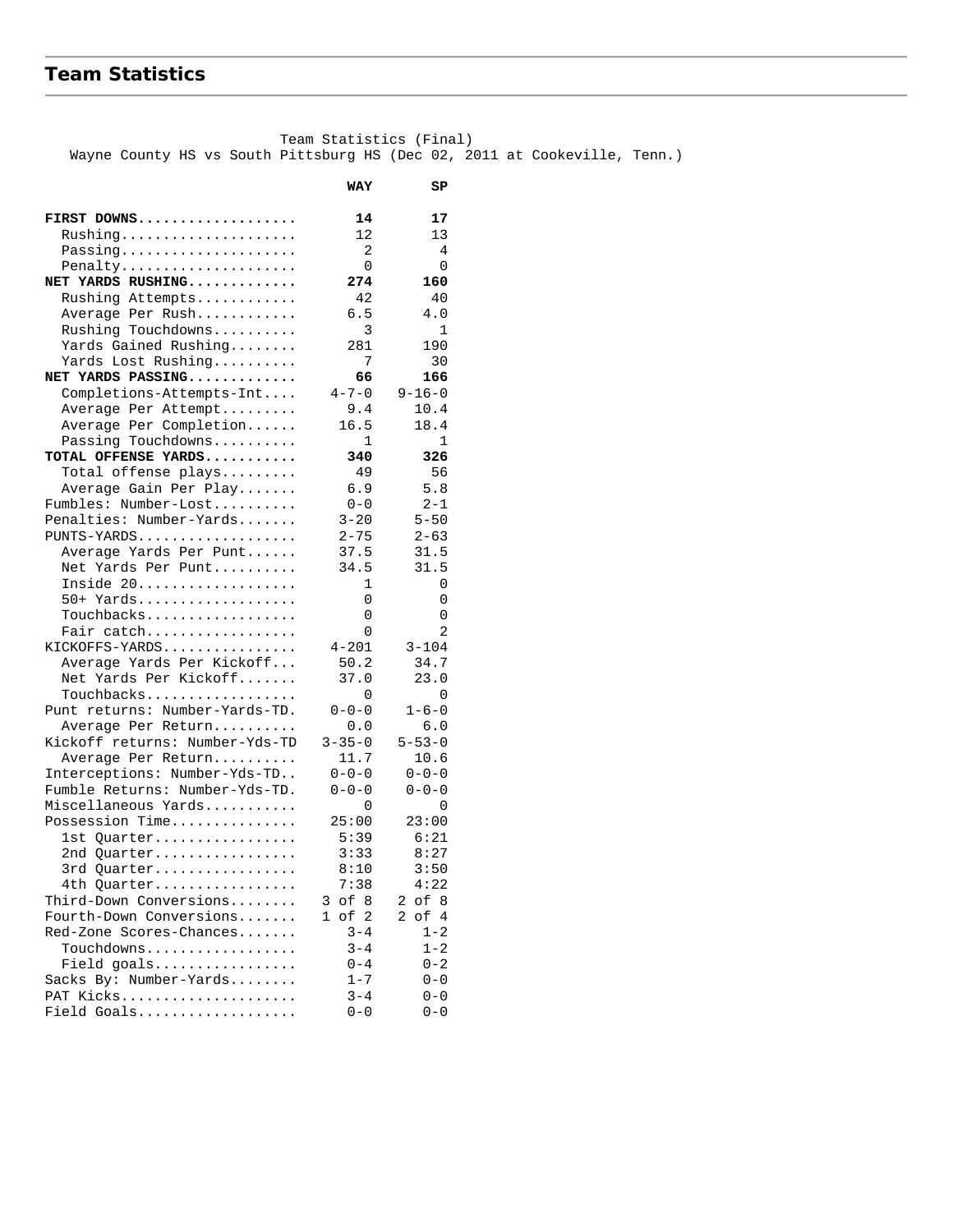## **Individual Statistics**

 Individual Statistics (Final) Wayne County HS vs South Pittsburg HS (Dec 02, 2011 at Cookeville, Tenn.)

## **Wayne County HS**

| Rushing                         |                     | No Gain Loss Net TD Lg            |              |                                |    |   |                               | Avg           |
|---------------------------------|---------------------|-----------------------------------|--------------|--------------------------------|----|---|-------------------------------|---------------|
| Rice,Austin                     |                     | 24 214                            |              | $0\quad 214$                   |    |   | 2558.9                        |               |
| Butler, Clint                   | 12 52               |                                   |              | 7 45                           |    |   | $1 \t9 \t3.8$                 |               |
| Skelton, Haden                  | 5 11                |                                   |              |                                |    |   | $0$ 11 0 3 2.2                |               |
| Mathis, Peyton                  |                     |                                   |              |                                |    |   | 1 4 0 4 0 4 4.0               |               |
| Totals                          |                     | 42 281                            |              |                                |    |   | 7 274 3 55 6.5                |               |
| Passing<br>.                    |                     |                                   |              |                                |    |   | Cmp-Att-Int Yds TD Long Sack  |               |
| Rice, Austin                    | $4 - 7 - 0$ 66 1 34 |                                   |              |                                |    |   |                               | 0             |
| Totals                          |                     |                                   |              |                                |    |   | $4 - 7 - 0$ 66 1 34           | 0             |
| Receiving                       | No. Yds TD Long     |                                   |              |                                |    |   |                               |               |
| Mathis,Peyton                   |                     | 2 40 1                            |              |                                | 34 |   |                               |               |
| Skelton, Haden                  |                     | 2 26 0 17                         |              |                                |    |   |                               |               |
| Totals                          |                     | 4 66 1 34                         |              |                                |    |   |                               |               |
|                                 |                     |                                   |              |                                |    |   |                               |               |
| Punting                         |                     |                                   |              |                                |    |   | No. Yds Avg Long In20         | TВ            |
| ---------<br>Ray,Boston         |                     |                                   |              |                                |    |   | 2 75 37.5 40 1                | 0             |
| Totals                          |                     | $\overline{2}$                    |              | 75 37.5 40                     |    |   | $\mathbf{1}$                  | 0             |
|                                 |                     |                                   |              |                                |    |   | Punts Kickoffs Intercept      |               |
| All Returns                     |                     |                                   |              |                                |    |   | No.Yds.Lg No.Yds.Lg No.Yds.Lg |               |
| $- - - - - -$<br>Mathis, Peyton |                     | 0                                 | $\mathbf{0}$ | 0 1 13 13                      |    | 0 | 0                             | 0             |
| Skelton, Haden                  |                     | 0                                 |              | $0 \t 0 \t 1 \t 17 \t 17 \t 0$ |    |   |                               | $0\quad 0$    |
| Powell, Nate                    |                     | $0 \t 0 \t 0 \t 1 \t 5 \t 5 \t 0$ |              |                                |    |   |                               | $0\quad 0$    |
| Totals                          | $\Omega$            |                                   |              | $0 \t 0 \t 3 \t 35 \t 17 \t 0$ |    |   |                               | $\Omega$<br>0 |
| Field goal attempts             |                     |                                   |              |                                |    |   |                               |               |
| Kickoffs                        | No. Yds TB OB Avg   |                                   |              |                                |    |   |                               |               |

Ray,Boston 4 201 0 0 50.2

## **South Pittsburg HS**

| Rushing                                      |                | No Gain Loss Net TD Lg         |      |         |    |                        | Avg<br>-----       |    |
|----------------------------------------------|----------------|--------------------------------|------|---------|----|------------------------|--------------------|----|
| Johnson,Demetr<br>Lankford,JiJuan            | 8 <sup>8</sup> | 23 115 8 107 1 18 4.7<br>44    | 6 38 |         |    |                        | 0 16 4.8           |    |
| Stone, Jake                                  | 9              | 31                             |      |         |    |                        | 16  15  0  11  1.7 |    |
| Totals                                       |                | 40 190 30 160 1 18 4.0         |      |         |    |                        |                    |    |
| Passing                                      |                | Cmp-Att-Int Yds TD Long Sack   |      |         |    |                        |                    |    |
| Stone, Jake                                  |                | $9-16-0$ 166 1 98              |      |         |    |                        | -1                 |    |
| Totals                                       |                | $9-16-0$ 166 1 98              |      |         |    |                        | 1                  |    |
| Receiving                                    |                | No. Yds<br>------------------- |      | TD Long |    |                        |                    |    |
| Chubb, Antonio                               |                | 5 136 1 98                     |      |         |    |                        |                    |    |
| Johnson, Demetr                              |                | 3 16 0 7                       |      |         |    |                        |                    |    |
| Allen, Matt                                  |                | $1 \t14 \t0$                   |      |         | 14 |                        |                    |    |
| Totals                                       |                | 9 166 1 98                     |      |         |    |                        |                    |    |
| Punting                                      |                | No. Yds Avg Long In20          |      |         |    |                        |                    | тв |
|                                              |                |                                |      |         |    |                        |                    |    |
| Stone, Jake                                  |                | 2 63 31.5 32 0                 |      |         |    |                        |                    | 0  |
| Totals                                       |                | 2 63 31.5 32                   |      |         |    |                        | 0                  | 0  |
|                                              |                | Punts Kickoffs Intercept       |      |         |    |                        |                    |    |
| All Returns<br>No.Yds.Lg No.Yds.Lg No.Yds.Lg |                |                                |      |         |    |                        |                    |    |
| Chubb, Antonio                               |                | 0 0 0 3 42 16                  |      |         |    | -----------------<br>0 | 0                  | 0  |
| Johnson,Demetr                               |                | 1 6 6 1 11 11 0                |      |         |    |                        | $\mathbf{0}$       | 0  |
| TEAM                                         |                | 0 0 0 1 0 0 0                  |      |         |    |                        | $\overline{0}$     | 0  |
| Totals                                       |                | 1 6 6 5 53 16 0 0              |      |         |    |                        |                    | 0  |
| Field goal attempts                          |                |                                |      |         |    |                        |                    |    |
| Kickoffs                                     |                | No. Yds TB OB                  |      | Avg     |    |                        |                    |    |

**FUMBLES:** Wayne County HS-None. South Pittsburg HS-TEAM 1-1; Stone,Jake 1-0.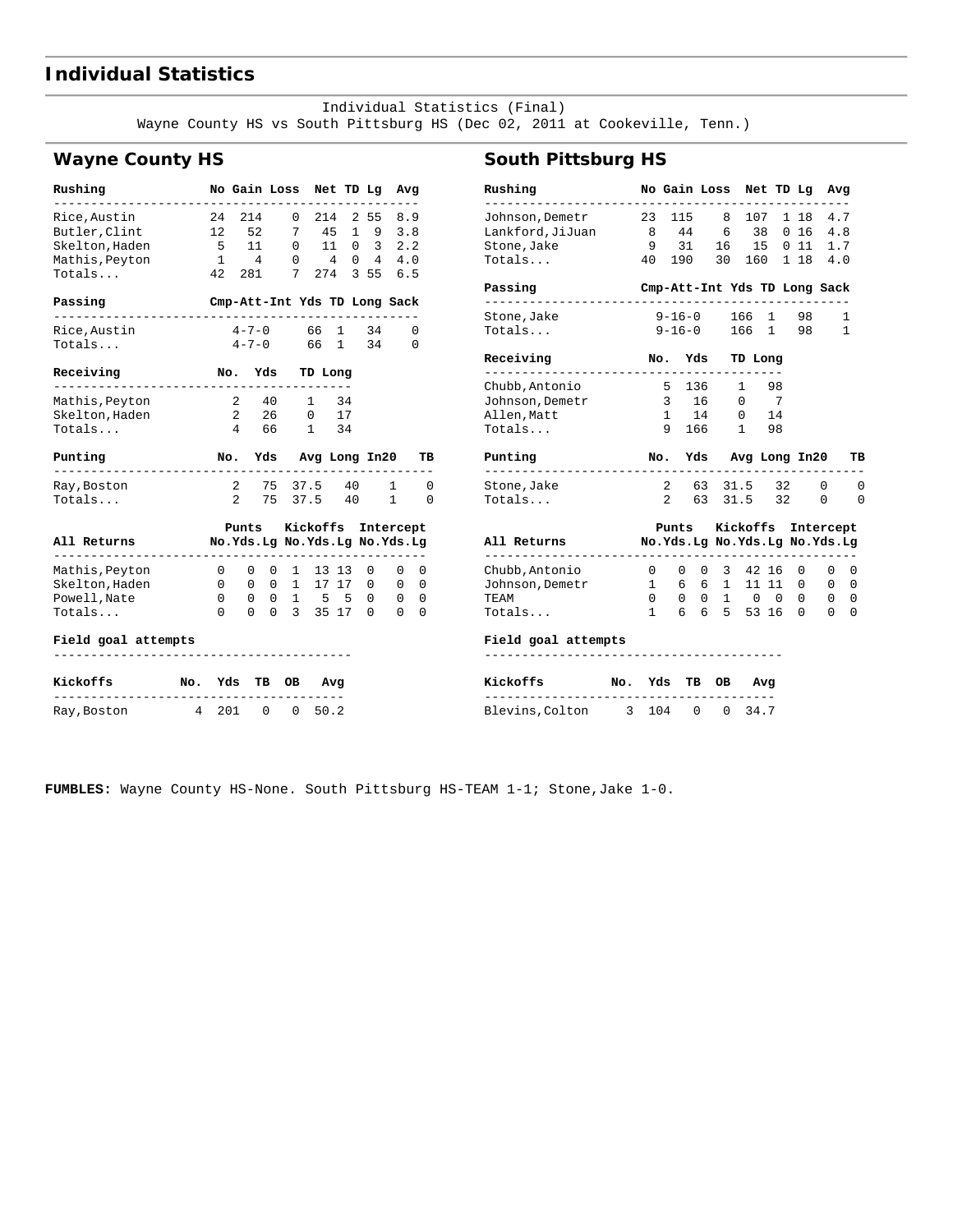# **Drive Chart**

|                                                                                                                  |         |               |                           |          |             |                                   |     |     | Drive Started Drive Ended Consumed                                                                                                                                                            |       |
|------------------------------------------------------------------------------------------------------------------|---------|---------------|---------------------------|----------|-------------|-----------------------------------|-----|-----|-----------------------------------------------------------------------------------------------------------------------------------------------------------------------------------------------|-------|
|                                                                                                                  |         |               |                           |          |             |                                   |     |     | Team Qtr Spot Time Obtained Spot Time How Lost Pl-Yds TOP<br>---------------------                                                                                                            |       |
| WAY                                                                                                              |         |               |                           |          |             |                                   |     |     | 1st W49 09:22 Downs 500 06:38 *TOUCHDOWN 6-51                                                                                                                                                 | 2:44# |
| WAY                                                                                                              |         |               |                           |          |             | 1st W37 03:14 Punt S41 00:19 Punt |     |     | $6 - 22$                                                                                                                                                                                      | 2:55  |
| WAY                                                                                                              |         |               | 2nd W50 11:00 Kickoff S00 |          |             |                                   |     |     |                                                                                                                                                                                               | 2:32  |
| WAY                                                                                                              |         |               |                           |          |             |                                   |     |     | 2nd W37 02:57 Kickoff W41 01:56 Punt 3-4<br>3rd W43 12:00 Kickoff S00 06:45 *TOUCHDOWN 10-57<br>3rd W39 05:00 Punt S13 02:05 Downs 6-48<br>4th M16 07:38 DivisionE S24 00:00 ProJGHDOWN 10-84 | 1:01  |
| WAY                                                                                                              |         | 3rd W43 12:00 |                           |          |             |                                   |     |     |                                                                                                                                                                                               | 5:15# |
| WAY                                                                                                              |         | 3rd W39 05:00 |                           |          |             |                                   |     |     |                                                                                                                                                                                               | 2:55# |
| WAY                                                                                                              |         | 4th W16 07:38 |                           |          |             |                                   |     |     |                                                                                                                                                                                               | 5:59# |
| WAY                                                                                                              |         | 4th S43 01:39 | Kickoff                   |          |             |                                   |     |     | S34 00:00 End of half 3-9                                                                                                                                                                     | 1:39  |
| SP                                                                                                               | 1st S15 |               |                           |          |             | 12:00 Kickoff W49 09:22 Downs     |     |     | $7 - 36$                                                                                                                                                                                      | 2:38  |
| SP                                                                                                               | 1st S12 | 06:38         |                           | Kickoff  |             |                                   |     |     | S31 03:14 Punt 9-19                                                                                                                                                                           | 3:24  |
| SP                                                                                                               | 1st S01 | 00:19         |                           | Punt W00 |             |                                   |     |     | 11:00 *TOUCHDOWN 3-99                                                                                                                                                                         | 1:19  |
| SP                                                                                                               | 2nd S27 | 08:28         |                           |          | Kickoff W00 |                                   |     |     | 02:57 *TOUCHDOWN 11-73                                                                                                                                                                        | 5:31# |
| SP                                                                                                               | 2nd S20 | 01:56         |                           |          | Punt S36    | 00:00                             |     |     | End of half 5-16                                                                                                                                                                              | 1:56  |
| SP                                                                                                               |         | 3rd S28 06:45 |                           |          | Kickoff S30 |                                   |     |     | $05:00$ Punt $3-2$                                                                                                                                                                            | 1:45  |
| SP                                                                                                               |         | 3rd S13 02:05 |                           |          |             |                                   |     |     |                                                                                                                                                                                               |       |
| WAY                                                                                                              |         |               | 1st                       | 2nd      |             | 3rd 4th 1st                       |     | 2nd |                                                                                                                                                                                               |       |
|                                                                                                                  |         |               |                           | Qtr Qtr  |             | Qtr Qtr Half Half                 |     |     | Total                                                                                                                                                                                         |       |
| Time of possession 05:39 03:33 08:10 07:38 09:12 15:48 25:00                                                     |         |               |                           |          |             |                                   |     |     |                                                                                                                                                                                               |       |
|                                                                                                                  |         |               |                           |          |             |                                   |     |     |                                                                                                                                                                                               |       |
| Avg Field Position M43 W43 W41 W36 W43 W38 W41                                                                   |         |               |                           |          |             |                                   |     |     |                                                                                                                                                                                               |       |
|                                                                                                                  |         |               |                           |          |             |                                   |     |     |                                                                                                                                                                                               |       |
| SP                                                                                                               |         |               | 1st                       | 2nd      |             | 3rd 4th                           | 1st | 2nd |                                                                                                                                                                                               |       |
|                                                                                                                  |         |               | Qtr                       | 0tr      |             | Qtr Qtr Half Half                 |     |     | Total                                                                                                                                                                                         |       |
| Time of possession 06:21 08:27 03:50 04:22 14:48 08:12 23:00                                                     |         |               |                           |          |             |                                   |     |     |                                                                                                                                                                                               |       |
|                                                                                                                  |         |               |                           |          |             |                                   |     |     |                                                                                                                                                                                               |       |
| 3rd Down Conversions<br>3rd Down Conversions<br>3rd Down Conversions<br>509 523 520 - 515 520 516<br>316 520 516 |         |               |                           |          |             |                                   |     |     |                                                                                                                                                                                               |       |
| 4th Down Conversions 1/2 0/0 1/1 0/1 1/2 1/2 2/4                                                                 |         |               |                           |          |             |                                   |     |     |                                                                                                                                                                                               |       |
|                                                                                                                  |         |               |                           |          |             |                                   |     |     |                                                                                                                                                                                               |       |

#### Drive Chart (Final) Wayne County HS vs South Pittsburg HS (Dec 02, 2011 at Cookeville, Tenn.)

#### Drive Chart (By Quarter)

|      |         |       |         |                 |       | Drive Started Drive Ended Consumed               |          |       |
|------|---------|-------|---------|-----------------|-------|--------------------------------------------------|----------|-------|
| Team |         |       |         |                 |       | Qtr Spot Time Obtained Spot Time How Lost Pl-Yds |          | TOP   |
| SP   | 1st S15 | 12:00 | Kickoff | W49             | 09:22 | Downs 7-36                                       |          | 2:38  |
| WAY  | 1st W49 | 09:22 | Downs   | S <sub>00</sub> | 06:38 | *TOUCHDOWN 6-51                                  |          | 2:44# |
| SP   | 1st S12 | 06:38 | Kickoff | S31             | 03:14 | <b>Punt</b>                                      | $9 - 19$ | 3:24  |
| WAY  | 1st W37 | 03:14 | Punt    | S41             | 00:19 | Punt 6-22                                        |          | 2:55  |
| SP   | 1st SO1 | 00:19 | Punt    | WO0             |       | 11:00 *TOUCHDOWN                                 | $3 - 99$ | 1:19  |
| WAY  | 2nd W50 | 11:00 | Kickoff | S00             |       | 08:28 *TOUCHDOWN 5-50                            |          | 2:32  |
| SP   | 2nd S27 | 08:28 | Kickoff | WO 0            |       | 02:57 *TOUCHDOWN 11-73                           |          | 5:31# |
| WAY  | 2nd W37 | 02:57 | Kickoff | W41             | 01:56 | Punt 3-4                                         |          | 1:01  |
| SP   | 2nd S20 | 01:56 | Punt    | S36             |       | $00:00$ End of half 5-16                         |          | 1:56  |
| WAY  | 3rd W43 | 12:00 | Kickoff | S00             |       | 06:45 *TOUCHDOWN 10-57                           |          | 5:15# |
| SP   | 3rd S28 | 06:45 | Kickoff | S30             | 05:00 | Punt 3-2                                         |          | 1:45  |
| WAY  | 3rd W39 | 05:00 | Punt    | S13             | 02:05 | Downs 6-48                                       |          | 2:55# |
| SP   | 3rd S13 | 02:05 | Downs   | W16             |       | $07:38$ Downs                                    | 18-71    | 6:27# |
| WAY  | 4th W16 | 07:38 | Downs   | S <sub>00</sub> |       | 01:39 *TOUCHDOWN 10-84                           |          | 5:59# |
| WAY  | 4th S43 | 01:39 | Kickoff | S34             | 00:00 | End of half 3-9                                  |          | 1:39  |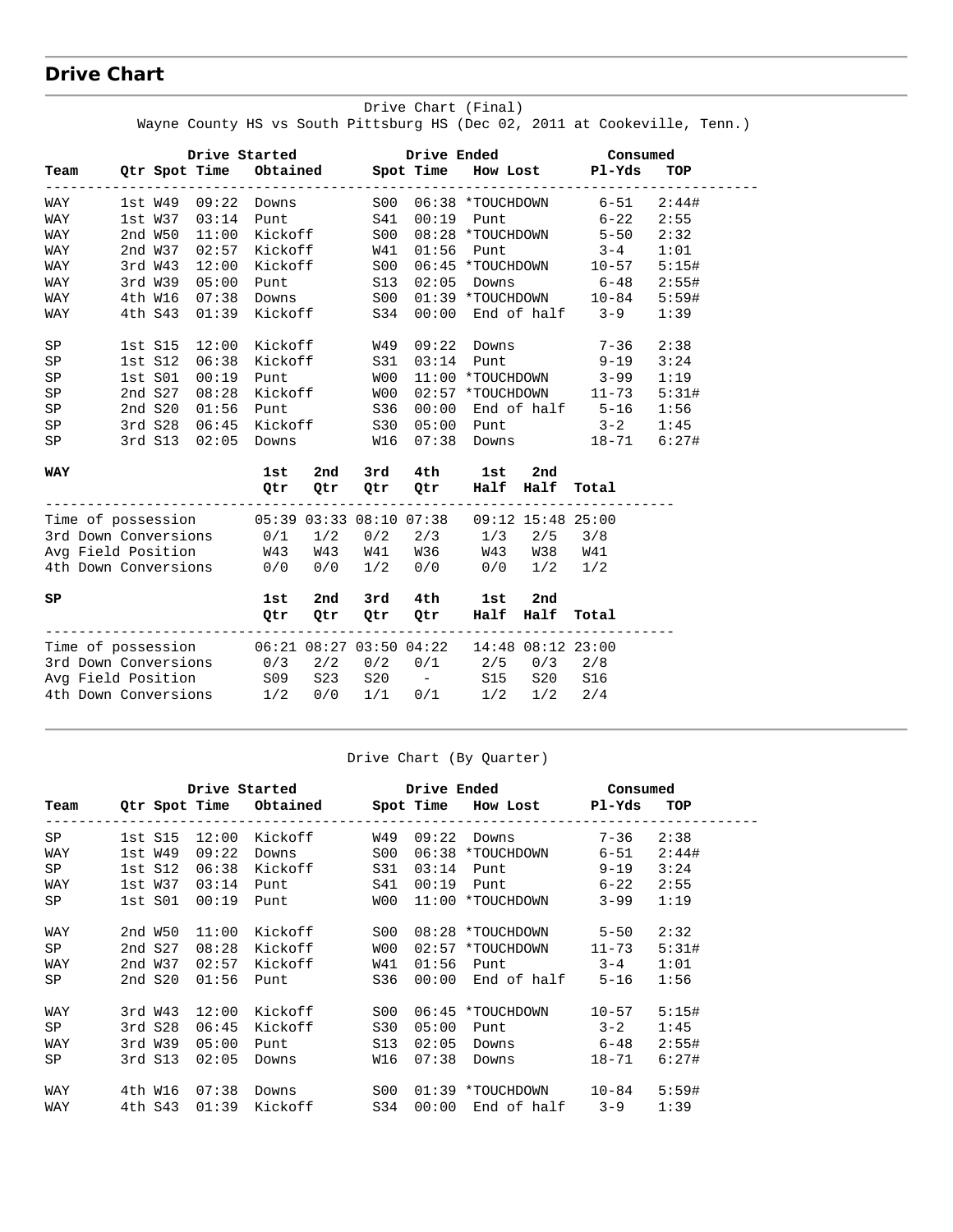## **Defensive Statistics**

#### Defensive Statistics (Final) Wayne County HS vs South Pittsburg HS (Dec 02, 2011 at Cookeville, Tenn.)

|    | Wayne County HS     |              |                |                |         |  |   |                                     |   |
|----|---------------------|--------------|----------------|----------------|---------|--|---|-------------------------------------|---|
|    | ## Player           | Solo         | Ast            | Tot            | TFL/Yds |  |   | FF FR-Yd Intc BrUp Blkd Sack/Yds QH |   |
| 4  | Butler, Clint       | 7            | 2              | 9              | 1.5/11  |  |   |                                     |   |
|    | 55 Rumbaugh, Daniel | 3            | 6              | 9              |         |  |   |                                     | 1 |
| 20 | Clayton, Zach       | 6            | $\overline{a}$ | 8              | 1.0/6   |  |   |                                     |   |
|    | 10 Mathis, Peyton   | 4            | 4              | 8              |         |  |   |                                     |   |
|    | 42 Horton, Nick     | 2            | 5              | 7              |         |  |   |                                     |   |
| 67 | Ray, Boston         | 5            | $\mathbf{1}$   | 6              |         |  |   |                                     |   |
|    | 53 Garland, Eric    | 2            | $\overline{2}$ | 4              | 1.0/7   |  |   | 1.0/7                               |   |
|    | 63 Compton, Andrew  |              | 4              | 4              | 0.5/4   |  |   |                                     |   |
| 5  | Lowe, Brandon       | 3            |                | 3              |         |  |   |                                     |   |
|    | 75 Willis, Dakota   | $\mathbf{1}$ | 2              | 3              |         |  |   |                                     |   |
|    | 38 Kelly, Carson    | 1            |                | 1              |         |  |   |                                     |   |
|    | 14 Ray, Jacob       | $\mathbf{1}$ |                | 1              |         |  |   |                                     |   |
|    | 21 Rice, Austin     | $\mathbf{1}$ |                | 1              |         |  |   |                                     |   |
|    | 69 Reeves, Sheyenne |              | 1              | 1              |         |  |   |                                     |   |
|    | 19 Skelton, Haden   |              | $\mathbf 1$    | $\mathbf{1}$   |         |  | 1 |                                     |   |
|    | South Pittsburg HS  |              |                |                |         |  |   |                                     |   |
|    | ## Player           | Solo         | Ast            | Tot            | TFL/Yds |  |   | FF FR-Yd Intc BrUp Blkd Sack/Yds QH |   |
|    | 35 Cunningham, Kam  | 5            | 3              | 8              |         |  |   |                                     |   |
|    | 50 Blevins, Colton  | 5            | 3              | 8              | 1.5/2   |  |   |                                     |   |
| 72 | Mosley, Alex        | 3            | 5              | 8              |         |  |   |                                     | 1 |
| 47 | Hutchins, Karrel    | 3            | 2              | 5              | 1.0/5   |  |   |                                     |   |
| 21 | Mosley, Payne       | 3            | $\overline{2}$ | 5              |         |  |   |                                     |   |
|    | 10 Jones, Deuel     | 3            | $\mathbf{1}$   | 4              |         |  |   |                                     |   |
| 7  | Allen, Michael      | 2            | $\overline{2}$ | 4              |         |  |   |                                     |   |
| 2  | Johnson, Demetr     | 3            |                | 3              |         |  |   |                                     |   |
| 57 | Hawkins, Matthew    | 2            |                | 2              |         |  |   |                                     |   |
| 15 | Chubb, Antonio      | 2            |                | 2              |         |  | 1 |                                     |   |
|    | 25 Hale, Corbin     | $\mathbf{1}$ | 1              | 2              |         |  |   |                                     | 2 |
|    | 24 Blevins, McKenna |              | 2              | $\overline{2}$ | 0.5/0   |  |   |                                     |   |
|    | 81 Wells, John      | 1            |                | 1              |         |  |   |                                     |   |
|    | 28 Mitchell, Khalil |              | 1              | 1              |         |  |   |                                     |   |
| 5  | Stone, Jake         |              |                |                |         |  | 1 |                                     |   |
|    |                     |              |                |                |         |  |   |                                     |   |

## **Participation Report**

Participation Report (Final)

Wayne County HS vs South Pittsburg HS (Dec 02, 2011 at Cookeville, Tenn.)

Wayne County HS: 4-Butler, Clint, 5-Lowe, Brandon, 10-Mathis, Peyton, 14-Ray, Jacob, 19-Skelton, Haden, 20-Clayton,Zach,

 21-Rice,Austin, 30-Powell,Nate, 38-Kelly,Carson, 42-Horton,Nick, 53-Garland,Eric, 55-Rumbaugh,Daniel, 63-Compton,Andrew,

67-Ray,Boston, 69-Reeves,Sheyenne, 75-Willis,Dakota.

 South Pittsburg HS: 1-Allen,Matt, 2-Johnson,Demetr, 5-Stone,Jake, 6-Lankford,JiJuan, 7-Allen,Michael, 10-Jones,Deuel,

 15-Chubb,Antonio, 21-Mosley,Payne, 24-Blevins,McKenna, 25-Hale,Corbin, 28-Mitchell,Khalil, 35- Cunningham, Kam, 47-Hutchins, Karrel,

50-Blevins,Colton, 57-Hawkins,Matthew, 72-Mosley,Alex, 81-Wells,John.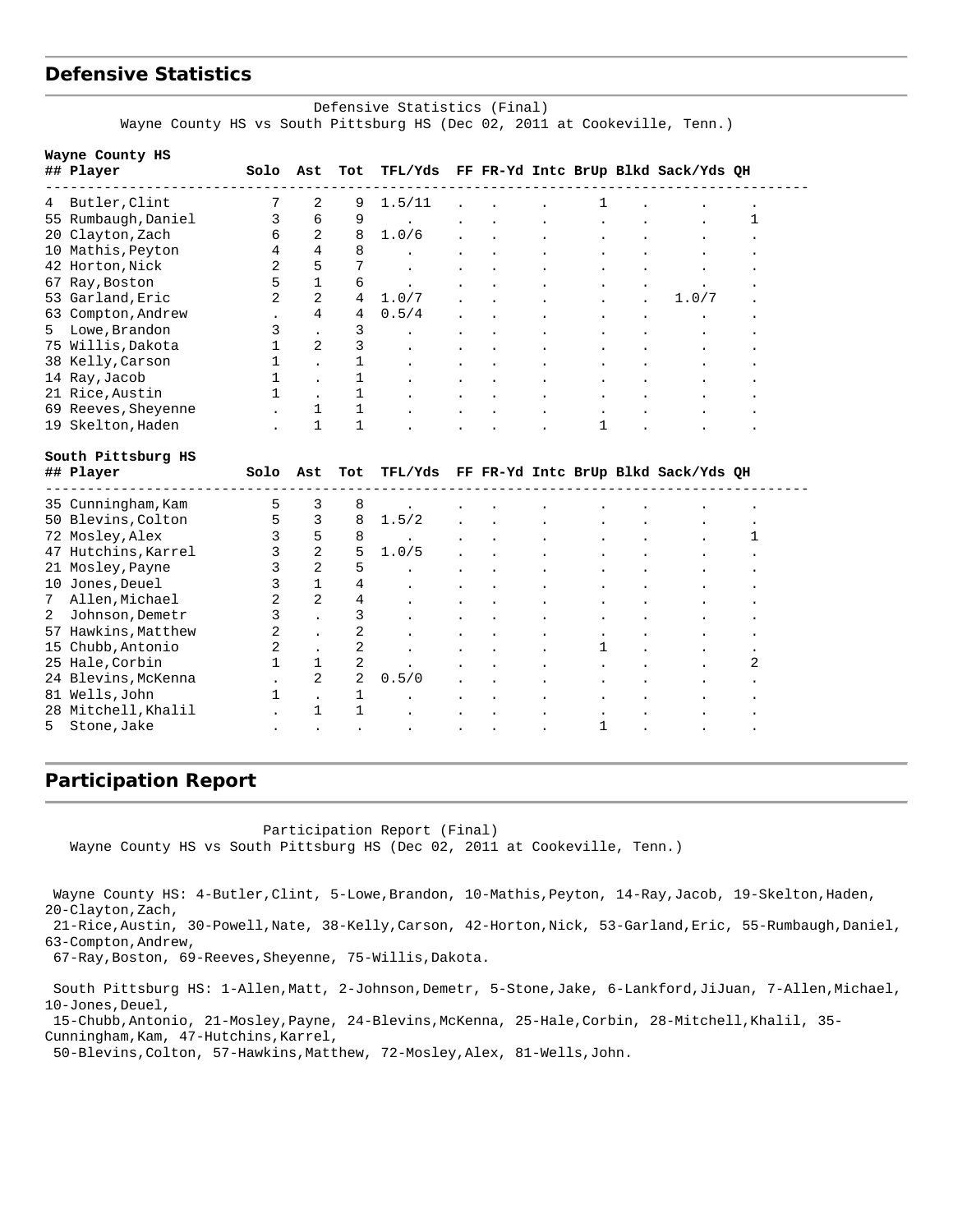## **Box Score**

 Box Score (Final) Wayne County HS vs South Pittsburg HS (Dec 02, 2011 at Cookeville, Tenn.)

#### **Score by Quarters 1 2 3 4 Score**

|                                    |  |  |  | ----- |                |  |
|------------------------------------|--|--|--|-------|----------------|--|
| Wayne County HS 7 7 6 7 - 27       |  |  |  |       | Record: (14-0) |  |
| South Pittsburg HS $0$ 14 0 0 - 14 |  |  |  |       | Record: (12-3) |  |

#### **Scoring Summary:**

1st 06:38 WAY - Butler,Clint 8 yd run (Ray,Boston kick), 6-51 2:44, WAY 7 - SP 0 2nd 11:00 SP - Chubb,Antonio 98 yd pass from Stone,Jake (Stone,Jake rush), 3-99 1:19, WAY 7 - SP 8 08:28 WAY - Mathis,Peyton 34 yd pass from Rice,Austin (Ray,Boston kick), 5-50 2:32, WAY 14 - SP 8 02:57 SP - Johnson,Demetr 3 yd run (Stone,Jake pass failed), 11-73 5:31, WAY 14 - SP 14 3rd 06:45 WAY - Rice,Austin 1 yd run (Ray,Boston kick failed), 10-57 5:15, WAY 20 - SP 14 4th 01:39 WAY - Rice,Austin 1 yd run (Ray,Boston kick), 10-84 5:59, WAY 27 - SP 14

|                            | WAY         | SP           |
|----------------------------|-------------|--------------|
| FIRST DOWNS                | 14          | 17           |
| ${\tt RUSHES-YARDS}$ (NET) | $42 - 274$  | $40 - 160$   |
| PASSING YDS (NET)          | 66          | 166          |
| Passes Att-Comp-Int        | $7 - 4 - 0$ | $16 - 9 - 0$ |
| TOTAL OFFENSE PLAYS-YARDS  | $49 - 340$  | 56-326       |
| Fumble Returns-Yards       | $0 - 0$     | $0 - 0$      |
| Punt Returns-Yards         | $0 - 0$     | $1 - 6$      |
| Kickoff Returns-Yards      | $3 - 35$    | $5 - 53$     |
| Interception Returns-Yards | $0 - 0$     | $0 - 0$      |
| Punts (Number-Avg)         | $2 - 37.5$  | $2 - 31.5$   |
| Fumbles-Lost               | $0 - 0$     | $2 - 1$      |
| Penalties-Yards            | $3 - 20$    | $5 - 50$     |
| Possession Time            | 25:00       | 23:00        |
| Third-Down Conversions     | $3$ of $8$  | 2 of 8       |
| Fourth-Down Conversions    | 1 of 2      | 2 of 4       |
| Red-Zone Scores-Chances    | $3 - 4$     | $1 - 2$      |
| Sacks By: Number-Yards     | $1 - 7$     | $0 - 0$      |

**RUSHING:** Wayne County HS-Rice,Austin 24-214; Butler,Clint 12-45;

Skelton,Haden 5-11; Mathis,Peyton 1-4. South Pittsburg HS-Johnson,Demetr 23-107; Lankford, JiJuan 8-38; Stone, Jake 9-15.

**PASSING:** Wayne County HS-Rice,Austin 4-7-0-66. South Pittsburg HS-Stone,Jake 9-16-0-166.

**RECEIVING:** Wayne County HS-Mathis,Peyton 2-40; Skelton,Haden 2-26. South Pittsburg HS-Chubb,Antonio 5-136; Johnson,Demetr 3-16; Allen,Matt 1-14.

**INTERCEPTIONS:** Wayne County HS-None. South Pittsburg HS-None.

**FUMBLES:** Wayne County HS-None. South Pittsburg HS-Stone,Jake 1-0; TEAM 1-1.

Stadium: Tucker Stadium Attendance: 0 Kickoff time: Noon End of Game: 2:25pm Total elapsed time: 2:25

Officials: Referee: Randy Denton; Umpire: Mark Harbert; Linesman: Allen Young; Line judge: Scott Scarver; Back judge: James Stacy; Scorer: Janet Layman; Temperature: 55 Wind: W at 4 Weather: Sunny and nice

Offensive MVP:Austin Rice, Wayne Co. Defensive MVP:Clint Butler, Wayne Co.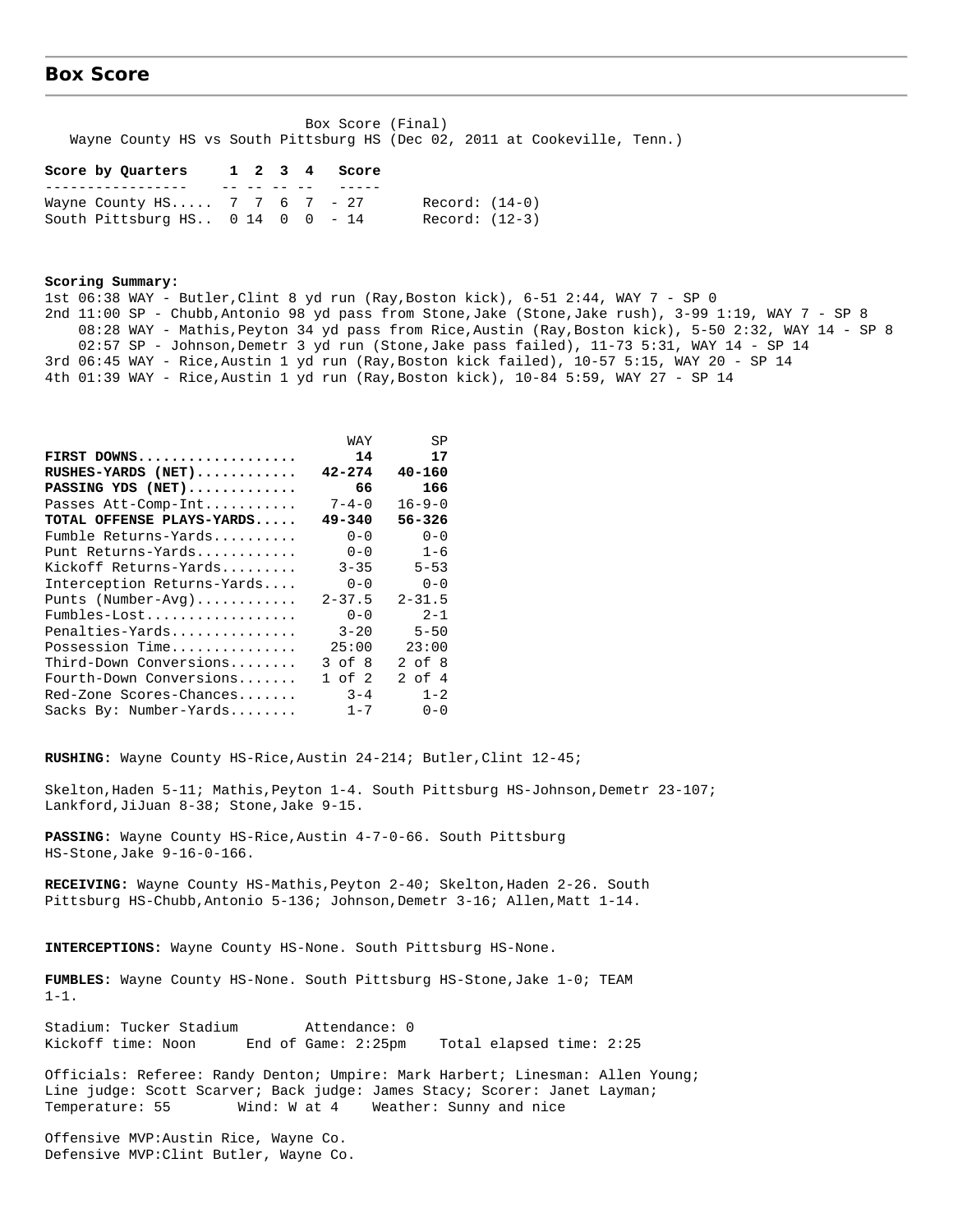Wayne County HS vs South Pittsburg HS (Dec 02, 2011 at Cookeville, Tenn.)

**SACKS (UA-A):** Wayne County HS-Garland,Eric 1-0. South Pittsburg HS-None.

**TACKLES (UA-A):** Wayne County HS-Butler,Clint 7-2; Rumbaugh,Daniel 3-6; Clayton,Zach 6-2; Mathis, Peyton 4-4; Horton, Nick 2-5; Ray, Boston 5-1; Garland, Eric 2-2; Compton, Andrew 0-4; Lowe, Brandon 3-0; Willis, Dakota 1-2; Ray,Jacob 1-0; Rice,Austin 1-0; Kelly,Carson 1-0; Skelton,Haden 0-1; Reeves, Sheyenne 0-1. South Pittsburg HS-Cunningham, Kam 5-3; Blevins, Colton 5-3; Mosley, Alex 3-5; Hutchins, Karrel 3-2; Mosley, Payne 3-2; Jones, Deuel 3-1; Allen,Michael 2-2; Johnson,Demetr 3-0; Hawkins,Matthew 2-0; Chubb,Antonio 2-0; Hale, Corbin 1-1; Blevins, McKenna 0-2; Wells, John 1-0; Mitchell, Khalil 0-1.

#### **Player participation:**

Wayne County HS: 4-Butler, Clint, 5-Lowe, Brandon, 10-Mathis, Peyton, 14-Ray, Jacob, 19-Skelton, Haden, 20-Clayton, Zach, 21-Rice,Austin, 30-Powell,Nate, 38-Kelly,Carson, 42-Horton,Nick, 53-Garland,Eric, 55-Rumbaugh,Daniel, 63-Compton,Andrew, 67-Ray,Boston, 69-Reeves,Sheyenne, 75-Willis,Dakota.

South Pittsburg HS: 1-Allen,Matt, 2-Johnson,Demetr, 5-Stone,Jake, 6-Lankford,JiJuan, 7-Allen,Michael, 10-Jones,Deuel, 15-Chubb,Antonio, 21-Mosley,Payne, 24-Blevins,McKenna, 25-Hale,Corbin, 28-Mitchell,Khalil, 35- Cunningham, Kam, 47-Hutchins, Karrel, 50-Blevins,Colton, 57-Hawkins,Matthew, 72-Mosley,Alex, 81-Wells,John.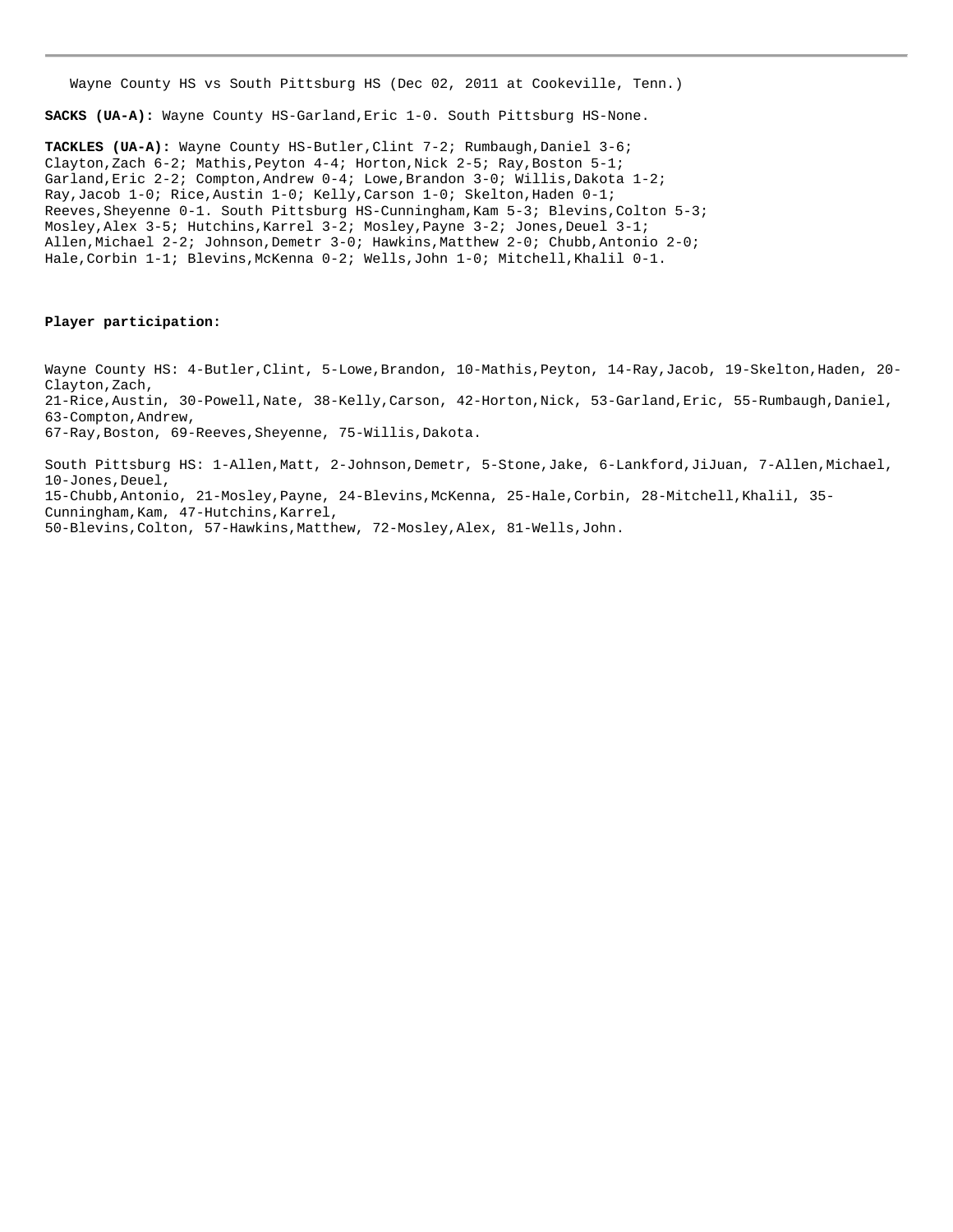# **Play-by-Play Summary (1st Quarter)**

|                               |     | Ray, Boston kickoff 56 yards to the SP4, Johnson, Demetr return 11 yards to                                                           |
|-------------------------------|-----|---------------------------------------------------------------------------------------------------------------------------------------|
|                               |     | the SP15 (Mathis, Peyton).                                                                                                            |
| S 1-10 S15                    |     | Johnson, Demetr rush for 18 yards to the SP33, 1ST DOWN SP,                                                                           |
| $S$ 1-10 $S33$                |     | out-of-bounds (Lowe, Brandon).<br>Lankford, JiJuan rush for 5 yards to the SP38                                                       |
|                               |     | (Horton, Nick; Rumbaugh, Daniel).                                                                                                     |
| $S$ 2-5                       | S38 | Stone, Jake rush for 11 yards to the SP49, 1ST DOWN SP<br>(Lowe, Brandon).                                                            |
| S 1-10 S49                    |     | Johnson, Demetr rush for 1 yard to the 50 yardline<br>(Horton, Nick; Rumbaugh, Daniel).                                               |
| $S2-9$                        | S50 | Stone, Jake pass incomplete to Chubb, Antonio.                                                                                        |
| $S3-9$                        | S50 | Stone, Jake pass complete to Johnson, Demetr for 7 yards to the WAY43<br>(Skelton, Haden; Mathis, Peyton).                            |
| $S$ 4-2 $W$ 43                |     | Lankford, JiJuan rush for loss of 6 yards to the WAY49 (Clayton, Zach).<br>------------- 7 plays, 36 yards, TOP 02:38 --------------- |
| W 1-10 W49                    |     | WAYNE COUNTY HS drive start at 09:22.                                                                                                 |
| W 1-10 W49                    |     | Rice, Austin pass complete to Skelton, Haden for 9 yards to the SP42,                                                                 |
| W 2-1 S42                     |     | out-of-bounds (Johnson, Demetr).<br>Rice, Austin rush for 10 yards to the SP32, 1ST DOWN WAY                                          |
| W 1-10 S32                    |     | (Cunningham, Kam).<br>Butler, Clint rush for no gain to the SP32 (Jones, Deuel).                                                      |
|                               |     |                                                                                                                                       |
| W 2-10 S32                    |     | Rice, Austin rush for 21 yards to the SP11, 1ST DOWN WAY,<br>out-of-bounds (Allen, Michael).                                          |
| W 1-10 S11                    |     | Skelton, Haden rush for 3 yards to the SP8 (Blevins, Colton).                                                                         |
| W 2-7 S08                     |     | Butler, Clint rush for 8 yards to the SP0, 1ST DOWN WAY, TOUCHDOWN,<br>$clock$ $06:38$ .                                              |
|                               |     | Ray, Boston kick attempt good.                                                                                                        |
|                               |     |                                                                                                                                       |
|                               |     |                                                                                                                                       |
|                               |     | WAYNE COUNTY HS 7, SOUTH PITTSBURG HS 0                                                                                               |
|                               |     |                                                                                                                                       |
|                               |     |                                                                                                                                       |
|                               |     | --------- 6 plays, 51 yards, TOP 02:44 ---------------                                                                                |
|                               |     | Ray, Boston kickoff 52 yards to the SP8, Chubb, Antonio return 14 yards to the                                                        |
|                               |     | SP22, out-of-bounds (Kelly, Carson), PENALTY SP illegal block 10 yards to                                                             |
|                               |     | the SP12, 1st and 10, SP ball on SP12.                                                                                                |
| S 1-10 S12                    |     | SOUTH PITTSBURG HS drive start at 06:38.                                                                                              |
| S 1-10 S12                    |     | Johnson, Demetr rush for 14 yards to the SP26, 1ST DOWN SP<br>(Garland, Eric).                                                        |
| S 1-10 S26                    |     | Stone, Jake rush for 4 yards to the SP30 (Garland, Eric; Mathis, Peyton).                                                             |
| $S$ 2-6 $S30$                 |     | Johnson, Demetr rush for loss of 2 yards to the SP28, clock 05:16,                                                                    |
|                               |     | PENALTY SP holding 10 yards to the SP18.<br>Previous run was called-back 70 yard TD.                                                  |
| S 2-18 S18                    |     | Stone, Jake pass complete to Chubb, Antonio for 11 yards to the SP29                                                                  |
| $S3-7$                        | S29 | (Rice, Austin).<br>Stone, Jake pass complete to Johnson, Demetr for 6 yards to the SP35                                               |
|                               |     | (Ray, Boston).                                                                                                                        |
| $S_4-1$                       | S35 | Timeout South Pittsburg HS, clock 04:28.                                                                                              |
| $S_4-1$                       | S35 | Stone, Jake rush for 1 yard to the SP36, 1ST DOWN SP                                                                                  |
| S 1-10 S36                    |     | (Rumbaugh, Daniel; Compton, Andrew).<br>Stone, Jake rush for 2 yards to the SP38 (Horton, Nick; Reeves, Sheyenne).                    |
| $S$ 2-8                       | S38 | Stone, Jake pass incomplete to Johnson, Demetr.                                                                                       |
| $S$ 3-8 $S$ 38                |     | Stone, Jake sacked for loss of 7 yards to the SP31 (Garland, Eric).                                                                   |
| S 4-15 S31                    |     | Stone, Jake punt 32 yards to the WAY37, fair catch by Skelton, Haden.                                                                 |
|                               |     | ---------- 9 plays, 19 yards, TOP 03:24 ---------------                                                                               |
| W 1-10 W37                    |     | WAYNE COUNTY HS drive start at 03:14.                                                                                                 |
| W 1-10 W37                    |     | Rice, Austin rush for 7 yards to the WAY44 (Mosley, Alex; Mosley, Payne).                                                             |
| W 2-3<br>W44                  |     | Butler, Clint rush for 5 yards to the WAY49, out-of-bounds (Hutchins, Karrel),                                                        |
|                               |     | PENALTY WAY holding 10 yards to the WAY39.<br>2nd and $8$ .                                                                           |
| $W2-8$<br>W39<br>W 2-8<br>W39 |     | Rice, Austin pass complete to Skelton, Haden for 17 yards to the SP44, 1ST                                                            |
| W 1-10 S44                    |     | <b>DOWN WAY</b> , QB hurry by Hale, Corbin.<br>Butler, Clint rush for 8 yards to the SP36 (Hutchins, Karrel).                         |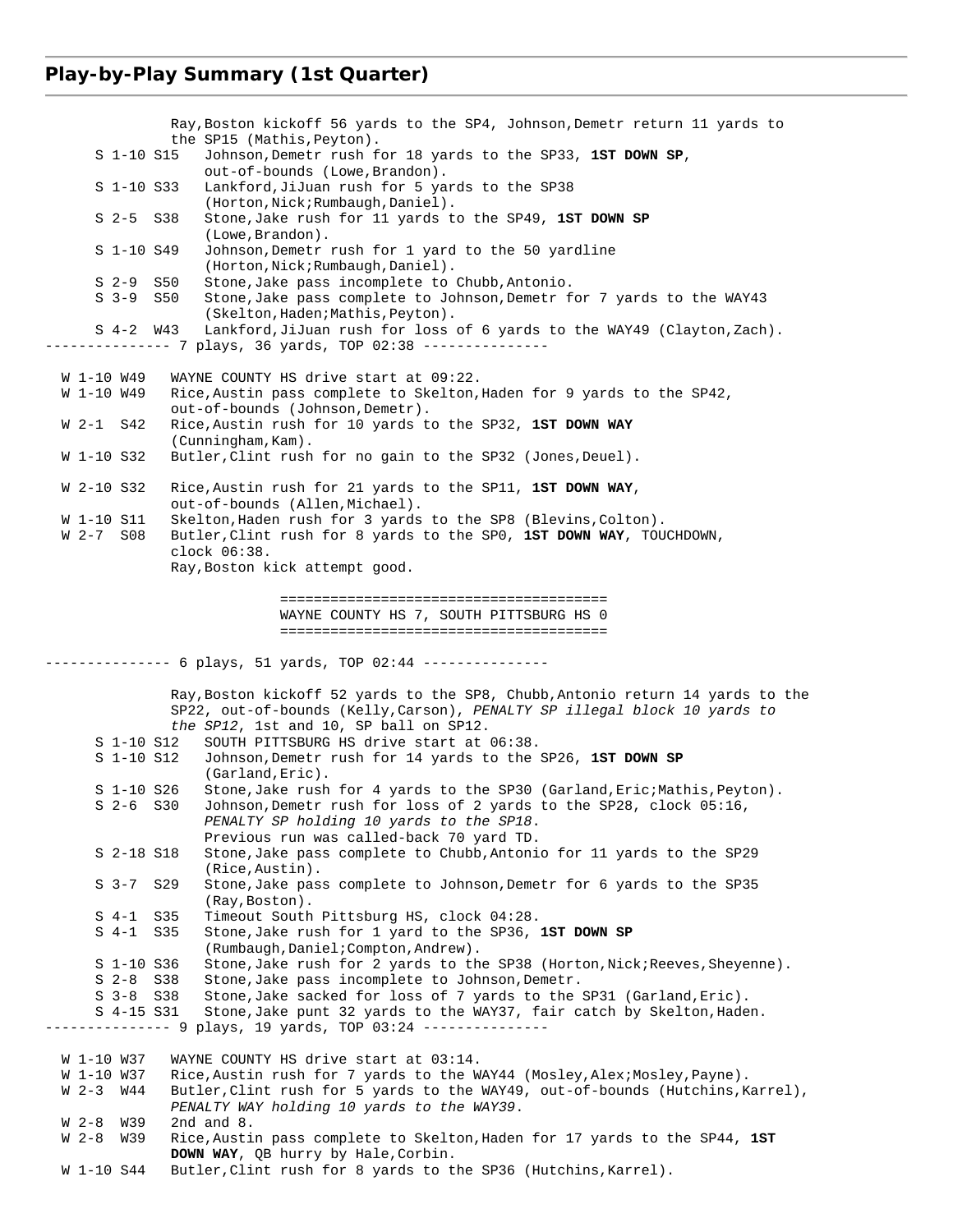W 2-2 S36 Butler, Clint rush for loss of 5 yards to the SP41 (Hutchins, Karrel). W 3-7 S41 Rice, Austin pass incomplete to Skelton, Haden, QB hurry by Hale, Corbin. W 4-7 S41 Timeout Wayne County HS, clock 00:27. W 4-7 S41 Ray,Boston punt 40 yards to the SP1, downed. -------------- 6 plays, 22 yards, TOP 02:55 ---------------

S 1-10 S01 SOUTH PITTSBURG HS drive start at 00:19.<br>S 1-10 S01 Johnson, Demetr rush for 1 yard to the SP Johnson, Demetr rush for 1 yard to the SP2 (Horton, Nick; Compton, Andrew).

> ==========END OF 1st QUARTER=========== WAYNE COUNTY HS 7, SOUTH PITTSBURG HS 0 =======================================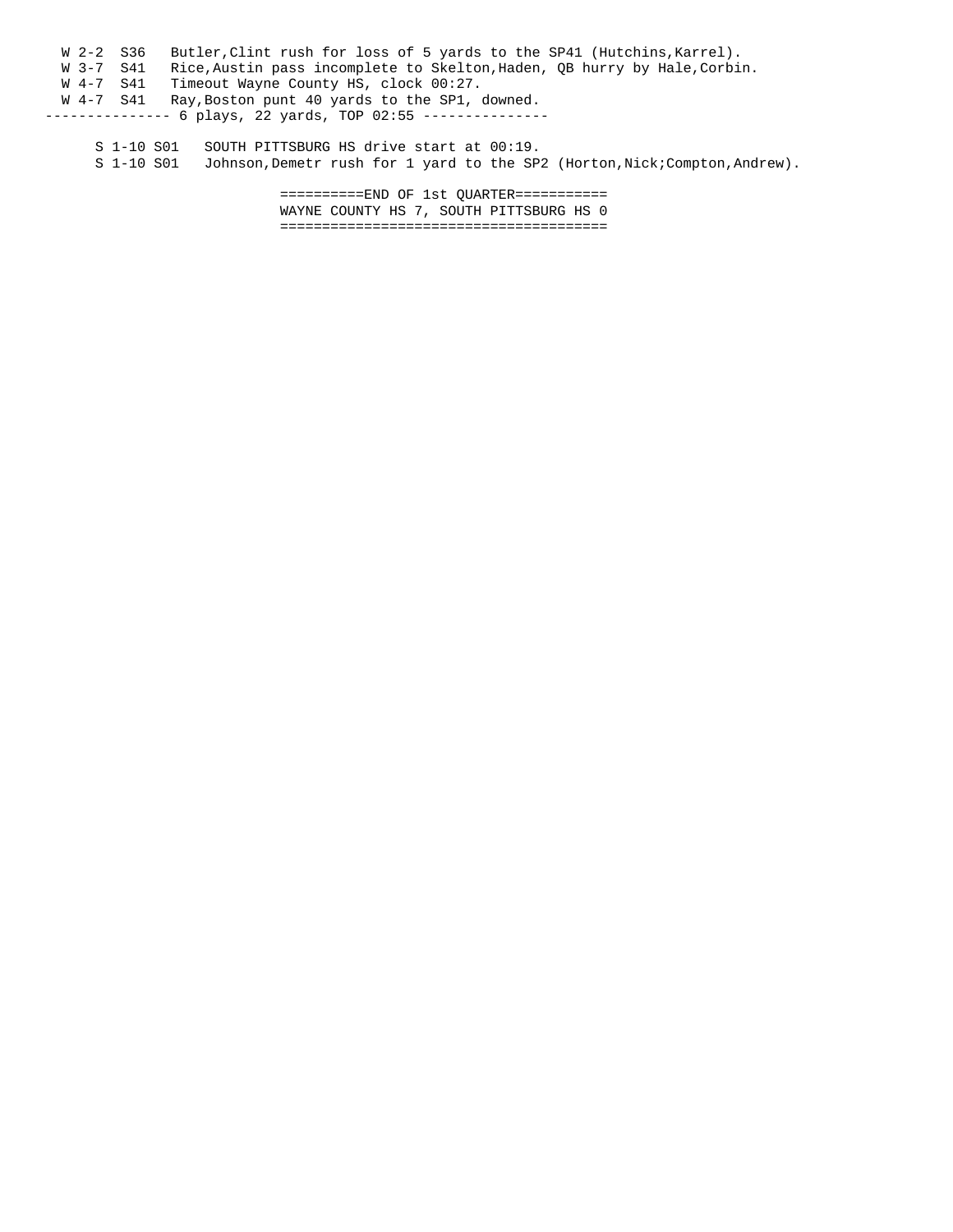# **Play-by-Play Summary (2nd quarter)**

| S 2-9                    | S <sub>02</sub> | Start of 2nd quarter, clock 12:00.                                                                                                            |
|--------------------------|-----------------|-----------------------------------------------------------------------------------------------------------------------------------------------|
| $S2-9$                   | S <sub>02</sub> | Johnson, Demetr rush for no gain to the SP2 (Clayton, Zach).                                                                                  |
| $S3-9$                   | S <sub>02</sub> | Stone, Jake pass complete to Chubb, Antonio for 98 yards to the WAYO,                                                                         |
|                          |                 | 1ST DOWN SP, TOUCHDOWN, clock 11:00.                                                                                                          |
|                          |                 | Stone, Jake rush attempt good.                                                                                                                |
|                          |                 |                                                                                                                                               |
|                          |                 | WAYNE COUNTY HS 7, SOUTH PITTSBURG HS 8                                                                                                       |
|                          |                 |                                                                                                                                               |
|                          |                 |                                                                                                                                               |
| S 1-G S40                |                 | PENALTY SP unsportsmanlike conduct 15 yards to the SP25.                                                                                      |
|                          |                 |                                                                                                                                               |
|                          |                 |                                                                                                                                               |
|                          |                 | Blevins, Colton kickoff 42 yards to the WAY33, Skelton, Haden return 17                                                                       |
|                          |                 | yards to the 50 yardline (Wells, John).                                                                                                       |
| W 1-10 W50               |                 | WAYNE COUNTY HS drive start at 11:00.                                                                                                         |
| W 1-10 W50<br>W 2-9 S49  |                 | Rice, Austin rush for 1 yard to the SP49 (Cunningham, Kam; Blevins, Colton).<br>Rice, Austin rush for 7 yards to the SP42 (Hawkins, Matthew). |
| W 3-2 S42                |                 | Butler, Clint rush for 9 yards to the SP33, 1ST DOWN WAY                                                                                      |
|                          |                 | (Mosley, Payne).                                                                                                                              |
| W 1-10 S33               |                 | Butler, Clint rush for loss of 1 yard to the SP34                                                                                             |
|                          |                 | (Blevins, Colton; Blevins, McKenna).                                                                                                          |
| W 2-11 S34               |                 | Rice, Austin pass complete to Mathis, Peyton for 34 yards to the SPO, 1ST                                                                     |
|                          |                 | DOWN WAY, TOUCHDOWN, clock 08:28.                                                                                                             |
|                          |                 | Ray, Boston kick attempt good.                                                                                                                |
|                          |                 |                                                                                                                                               |
|                          |                 |                                                                                                                                               |
|                          |                 | WAYNE COUNTY HS 14, SOUTH PITTSBURG HS 8                                                                                                      |
|                          |                 |                                                                                                                                               |
|                          |                 | ------- 5 plays, 50 yards, TOP 02:32 ---------------                                                                                          |
|                          |                 |                                                                                                                                               |
|                          |                 | Ray, Boston kickoff 45 yards to the SP15, Chubb, Antonio return 12 yards to                                                                   |
|                          |                 | the SP27 (Lowe, Brandon).                                                                                                                     |
| S 1-10 S27               |                 | SOUTH PITTSBURG HS drive start at 08:28.                                                                                                      |
| S 1-10 S27               |                 | Johnson, Demetr rush for 4 yards to the SP31 (Rumbaugh, Daniel).                                                                              |
| $S$ 2-6 $S31$            |                 | Johnson, Demetr rush for 14 yards to the SP45, 1ST DOWN SP                                                                                    |
|                          |                 | (Mathis, Peyton).                                                                                                                             |
| S 1-10 S45               |                 | Stone, Jake rush for 8 yards to the WAY47 (Clayton, Zach; Rumbaugh, Daniel).                                                                  |
| $S$ 2-2 $W47$            |                 | Johnson, Demetr rush for 7 yards to the WAY40, 1ST DOWN SP<br>(Ray, Boston).                                                                  |
| S 1-10 W40               |                 | PENALTY WAY Encroachment 5 yards to the WAY35.                                                                                                |
| S 1-5 W35                |                 | Johnson, Demetr rush for 3 yards to the WAY32 (Horton, Nick; Garland, Eric).                                                                  |
| $S$ 2-2 $W32$            |                 | Lankford, JiJuan rush for 5 yards to the WAY27, 1ST DOWN SP                                                                                   |
|                          |                 | (Horton, Nick).                                                                                                                               |
| S 1-10 W27               |                 | Johnson, Demetr rush for 7 yards to the WAY20 (Mathis, Peyton).                                                                               |
| $S$ 2-3 $W20$            |                 | Lankford, JiJuan rush for 7 yards to the WAY13, 1ST DOWN SP                                                                                   |
|                          |                 | (Mathis, Peyton).                                                                                                                             |
| S 1-10 W13               |                 | Stone, Jake rush for 1 yard to the WAY12 (Willis, Dakota).                                                                                    |
| S 2-9 W12                |                 | Lankford, JiJuan rush for 9 yards to the WAY3, 1ST DOWN SP                                                                                    |
|                          |                 | (Mathis, Peyton; Willis, Dakota).                                                                                                             |
| $S1-G$                   | WO3             | Johnson, Demetr rush for 3 yards to the WAYO, TOUCHDOWN, clock 02:57.<br>Stone, Jake pass attempt failed.                                     |
|                          |                 |                                                                                                                                               |
|                          |                 |                                                                                                                                               |
|                          |                 | WAYNE COUNTY HS 14, SOUTH PITTSBURG HS 14                                                                                                     |
|                          |                 |                                                                                                                                               |
|                          |                 |                                                                                                                                               |
|                          |                 | ------------- 11 plays, 73 yards, TOP 05:31 ---------------                                                                                   |
|                          |                 |                                                                                                                                               |
|                          |                 | Blevins, Colton kickoff 28 yards to the WAY32, Powell, Nate return 5 yards                                                                    |
|                          |                 | to the WAY37 (Mitchell, Khalil; Blevins, McKenna).<br>WAYNE COUNTY HS drive start at 02:57.                                                   |
| W 1-10 W37<br>W 1-10 W37 |                 | Rice, Austin rush for 5 yards to the WAY42, out-of-bounds (Blevins, Colton).                                                                  |
| $W2-5$<br>W42            |                 | Butler, Clint rush for loss of 1 yard to the WAY41 (Blevins, Colton).                                                                         |
| $W_3-6$<br>W41           |                 | Rice, Austin pass incomplete to Mathis, Peyton (Stone, Jake), QB hurry by                                                                     |
|                          |                 | Mosley, Alex.                                                                                                                                 |
| W41<br>W 4-6             |                 | Ray, Boston punt 35 yards to the SP24, Johnson, Demetr return 6 yards to the                                                                  |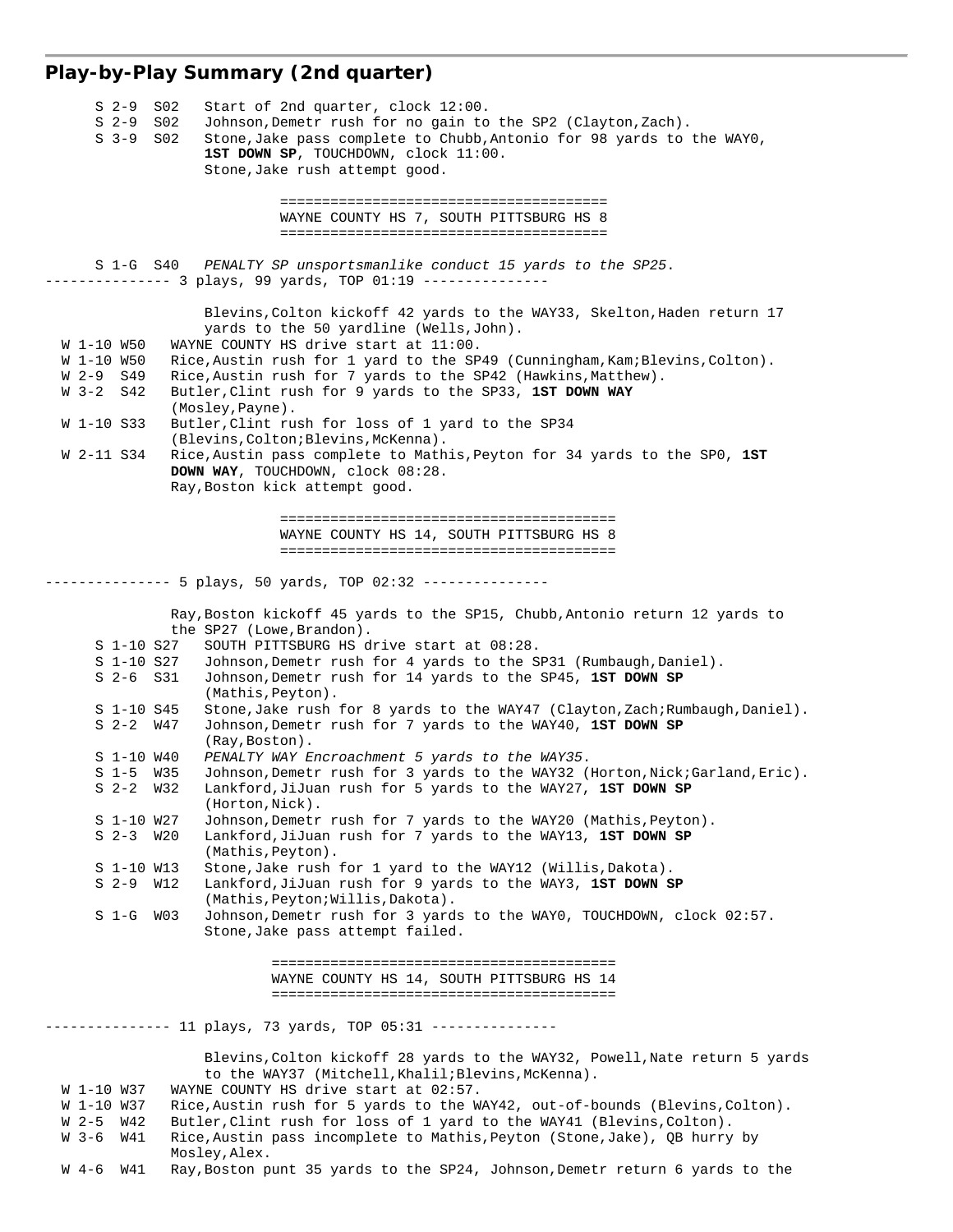SP30 (Ray,Jacob), *PENALTY SP illegal block 10 yards to the SP20*, 1st and 10, SP ball on SP20. -------------- 3 plays, 4 yards, TOP 01:01 --------------- S 1-10 S20 SOUTH PITTSBURG HS drive start at 01:56. Lankford,JiJuan rush for 1 yard to the SP21 (Ray,Boston). S 2-9 S21 Timeout South Pittsburg HS, clock 01:11.<br>S 2-9 S21 Johnson, Demetr rush for 4 yards to the S S 2-9 S21 Johnson, Demetr rush for 4 yards to the SP25 (Clayton, Zach).<br>S 3-5 S25 Johnson, Demetr rush for 7 yards to the SP32, 1ST DOWN SP Johnson, Demetr rush for 7 yards to the SP32, 1ST DOWN SP (Mathis, Peyton; Ray, Boston).<br>S 1-10 S32 Stone, Jake pass incomplete S 1-10 S32 Stone,Jake pass incomplete to Allen,Michael (Skelton,Haden).<br>S 2-10 S32 Johnson,Demetr rush for 4 yards to the SP36 (Horton,Nick). Johnson, Demetr rush for 4 yards to the SP36 (Horton, Nick). S 3-6 S36 End of half, clock 00:00. ===========END OF 2nd QUARTER============ WAYNE COUNTY HS 14, SOUTH PITTSBURG HS 14

=========================================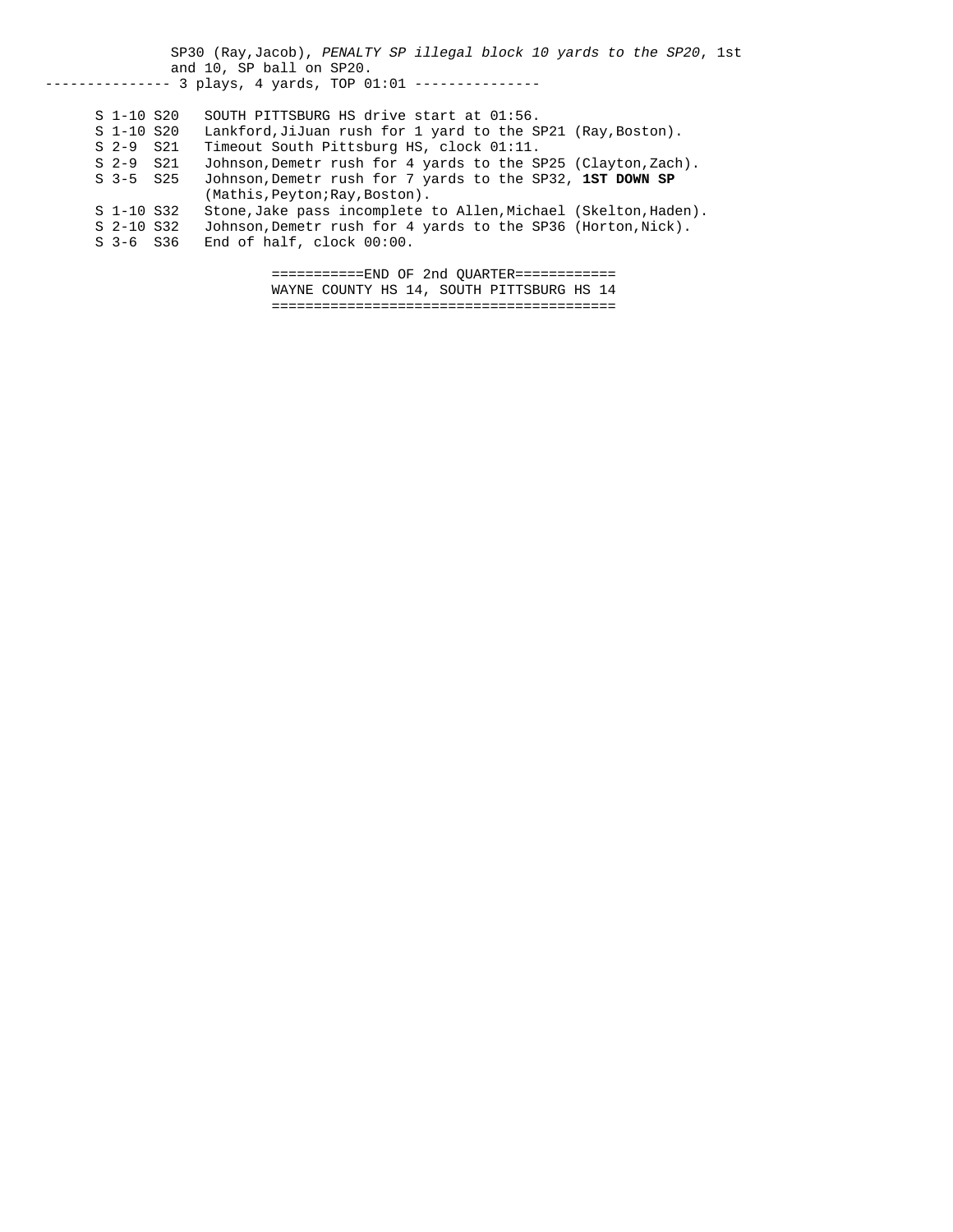### **Play-by-Play Summary (3rd quarter)**

 S 3-6 S36 Start of 3rd quarter, clock 12:00. --------------- 5 plays, 16 yards, TOP 01:56 --------------- Blevins,Colton kickoff 34 yards to the WAY30, Mathis,Peyton return 13 yards to the WAY43 (Johnson,Demetr). W 1-10 W43 WAYNE COUNTY HS drive start at 12:00. W 1-10 W43 Skelton, Haden rush for 3 yards to the WAY46 (Chubb, Antonio). W 2-7 W46 Rice,Austin rush for 13 yards to the SP41, **1ST DOWN WAY** (Mosley,Payne). W 1-10 S41 Butler,Clint rush for 8 yards to the SP33 (Hale,Corbin). W 2-2 S33 Rice,Austin rush for 8 yards to the SP25, **1ST DOWN WAY** (Mosley, Alex; Hutchins, Karrel).<br>W 1-10 S25 Rice. Austin rush for 1 vard to Rice, Austin rush for 1 yard to the SP24 (Jones, Deuel; Mosley, Alex). W 2-9 S24 Skelton,Haden rush for 1 yard to the SP23 (Mosley,Alex). W 3-8 S23 Rice, Austin pass complete to Mathis, Peyton for 6 yards to the SP17 .(Chubb,Antonio)<br>W 4-2 S17 Timeout Wayne Co W 4-2 S17 Timeout Wayne County HS, clock 07:47.<br>W 4-2 S17 Rice, Austin rush for 11 yards to the Rice,Austin rush for 11 yards to the SP6, 1ST DOWN WAY (Blevins,Colton;Allen,Michael). W 1-G S06 Rice, Austin rush for 5 yards to the SP1 (Cunningham, Kam; Mosley, Payne). W 2-G S01 Rice,Austin rush for 1 yard to the SP0, TOUCHDOWN, clock 06:45. Ray,Boston kick attempt failed. ========================================= WAYNE COUNTY HS 20, SOUTH PITTSBURG HS 14 ========================================= -------------- 10 plays, 57 yards, TOP 05:15 --------------- Ray,Boston kickoff 48 yards to the SP12, Chubb,Antonio return 16 yards to the SP28 (Clayton, Zach). S 1-10 S28 SOUTH PITTSBURG HS drive start at 06:45. S 1-10 S28 Johnson,Demetr rush for 8 yards to the SP36 (Rumbaugh,Daniel;Butler,Clint). S 2-2 S36 Johnson,Demetr rush for loss of 6 yards to the SP30 (Butler,Clint). S 3-8 S30 Stone,Jake pass incomplete to Johnson,Demetr, QB hurry by Rumbaugh,Daniel. S 4-8 S30 Stone,Jake punt 31 yards to the WAY39, fair catch by Skelton,Haden. -------------- 3 plays, 2 yards, TOP 01:45 --------------- W 1-10 W39 WAYNE COUNTY HS drive start at 05:00. W 1-10 W39 Rice, Austin rush for 5 yards to the WAY44 (Cunningham, Kam; Allen, Michael). W 2-5 W44 Rice,Austin rush for 36 yards to the SP20, **1ST DOWN WAY** (Cunningham, Kam).<br>W 1-10 S20 Skelton, Haden rus Skelton, Haden rush for 2 yards to the SP18, out-of-bounds (Hawkins, Matthew). W 2-8 S18 Rice, Austin rush for no gain to the SP18 (Hutchins, Karrel; Mosley, Alex).<br>W 3-8 S18 Timeout Wayne County HS, clock 02:19. Timeout Wayne County HS, clock 02:19. W 3-8 S18 Rice, Austin pass incomplete to Butler, Clint (Chubb, Antonio). W 4-8 S18 Rice, Austin rush for 5 yards to the SP13 (Jones, Deuel). -------------- 6 plays, 48 yards, TOP 02:55 --------------- S 1-10 S13 SOUTH PITTSBURG HS drive start at 02:05. S 1-10 S13 Stone,Jake pass incomplete to Chubb,Antonio. S 2-10 S13 Stone,Jake pass complete to Chubb,Antonio for 11 yards to the SP24, **1ST DOWN SP**, out-of-bounds (Butler,Clint). S 1-10 S24 Lankford,JiJuan rush for 1 yard to the SP25 (Rumbaugh,Daniel). S 2-9 S25 Timeout South Pittsburg HS, clock 01:13. S 2-9 S25 Stone, Jake pass incomplete to Allen, Matt. S 3-9 S25 Stone,Jake pass complete to Chubb,Antonio for 8 yards to the SP33, out-of-bounds (Butler,Clint). S 4-1 S33 Johnson,Demetr rush for 3 yards to the SP36, **1ST DOWN SP** . (Rumbaugh,Daniel)<br>S 1-10 S36 Johnson,Demetr rus Johnson, Demetr rush for 3 yards to the SP39 (Willis,Dakota;Rumbaugh,Daniel).

 ===========END OF 3rd QUARTER============ WAYNE COUNTY HS 20, SOUTH PITTSBURG HS 14 =========================================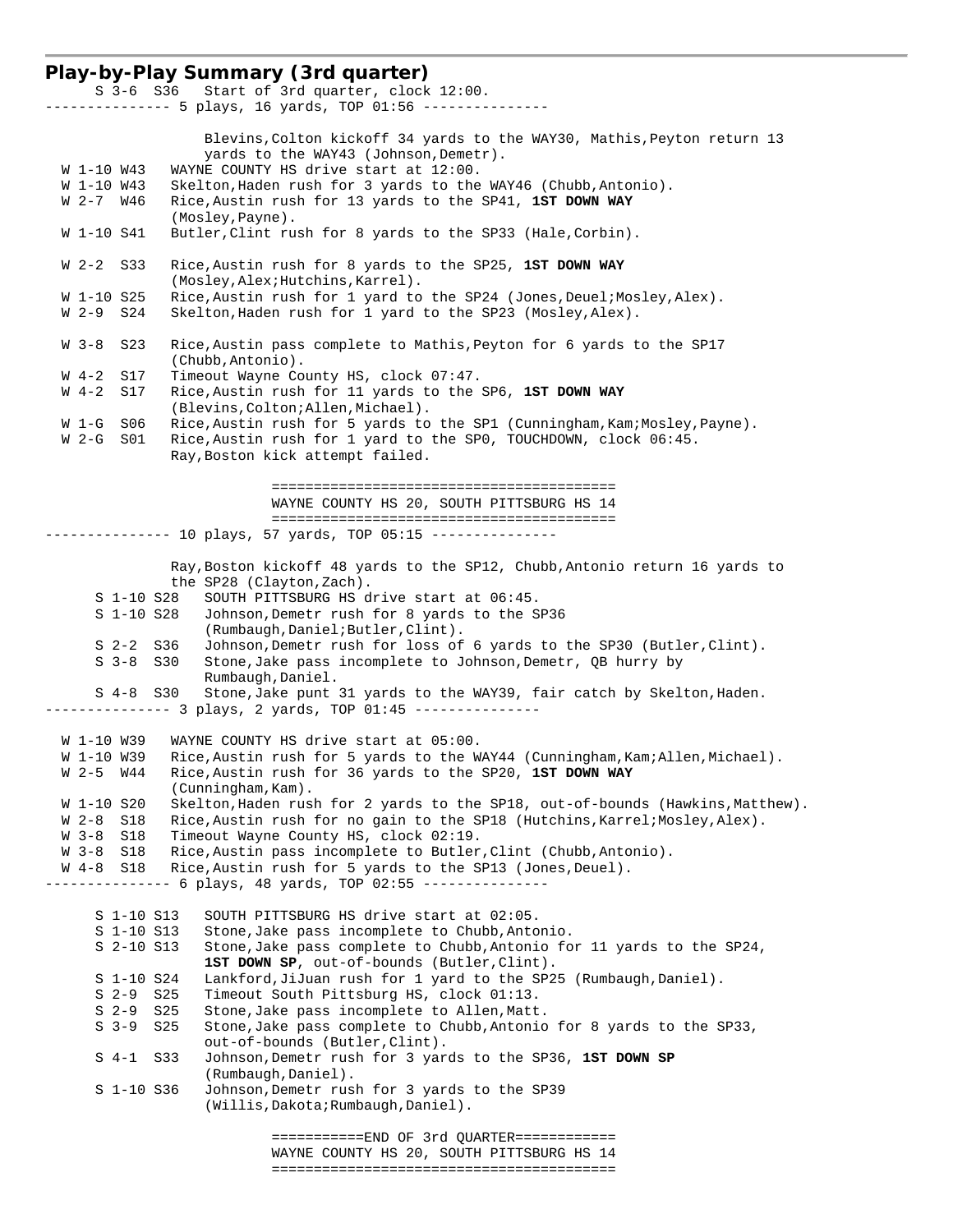## **Play-by-Play Summary (4th quarter)**

 S 2-7 S39 Start of 4th quarter, clock 12:00. S 2-7 S39 Stone,Jake pass complete to Allen,Matt for 14 yards to the WAY47, **1ST DOWN SP** (Butler,Clint). S 1-10 W47 Stone,Jake rush for 4 yards to the WAY43 (Ray,Boston). S 2-6 W43 Stone,Jake pass complete to Chubb,Antonio for 8 yards to the WAY35, 1ST DOWN SP, out-of-bounds (Clayton, Zach). S 1-10 W35 Timeout South Pittsburg HS, clock 10:53. Stone, Jake pass complete to Johnson, Demetr for 3 yards to the WAY32 (Butler,Clint). S 2-7 W32 Lankford,JiJuan rush for 16 yards to the WAY16, **1ST DOWN SP** (Clayton,Zach;Compton,Andrew). S 1-10 W16 Johnson, Demetr rush for 9 yards to the WAY7 (Butler, Clint).<br>S 2-1 W07 Johnson, Demetr rush for 4 yards to the WAY3, 1ST DOWN SP Johnson, Demetr rush for 4 yards to the WAY3, 1ST DOWN SP (Butler,Clint). S 1-G W03 Johnson,Demetr rush for 1 yard to the WAY2 (Ray,Boston). S 2-G W02 *PENALTY SP false start 5 yards to the WAY7*. S 2-G W07 Johnson,Demetr rush for no gain to the WAY7, out-of-bounds (Clayton,Zach). S 3-G W07 Stone,Jake rush for loss of 3 yards to the WAY10, fumble by Stone,Jake recovered by SP Stone,Jake at WAY16 (Butler,Clint;Compton,Andrew). S 4-G W16 Stone,Jake pass incomplete to Johnson,Demetr (Butler,Clint). -------------- 18 plays, 71 yards, TOP 06:27 --------------- W 1-10 W16 WAYNE COUNTY HS drive start at 07:38. W 1-10 W16 Rice,Austin rush for 3 yards to the WAY19 (Blevins,Colton). W 2-7 W19 Timeout Wayne County HS, clock 06:51. W 2-7 W19 Mathis,Peyton rush for 4 yards to the WAY23 (Mosley,Alex). W 3-3 W23 Butler,Clint rush for 5 yards to the WAY28, **1ST DOWN WAY** (Mosley,Payne). W 1-10 W28 Rice, Austin rush for 6 yards to the WAY34 (Cunningham, Kam). W 2-4 W34 Butler,Clint rush for 5 yards to the WAY39, **1ST DOWN WAY** (Allen,Michael). W 1-10 W39 *PENALTY WAY false start 5 yards to the WAY34*. W 1-15 W34 Rice,Austin rush for 55 yards to the SP11, **1ST DOWN WAY** (Johnson,Demetr). W 1-10 S11 Butler, Clint rush for 4 yards to the SP7 (Mosley, Alex; Hale, Corbin). W 2-6 S07 Skelton, Haden rush for 2 yards to the SP5 (Cunningham, Kam). W 3-4 S05 Rice,Austin rush for 4 yards to the SP1, **1ST DOWN WAY** (Cunningham,Kam). W 1-G S01 Rice,Austin rush for 1 yard to the SP0, TOUCHDOWN, clock 01:39. Ray,Boston kick attempt good. ========================================= WAYNE COUNTY HS 27, SOUTH PITTSBURG HS 14 ========================================= -------------- 10 plays, 84 yards, TOP 05:59 --------------- Ray,Boston kickoff 13 yards to the SP47, on-side kick (touch by receiving team), recovered by WAY on SP43. W 1-10 S43 WAYNE COUNTY HS drive start at 01:39. W 1-10 S43 Rice,Austin rush for 5 yards to the SP38 (Blevins,Colton). W 2-5 S38 Rice, Austin rush for 2 yards to the SP36 (Jones, Deuel). W 3-3 S36 Rice,Austin rush for 2 yards to the SP34 (Mosley,Alex). W 4-1 S34 End of game, clock 00:00. --------------- 3 plays, 9 yards, TOP 01:39 --------------- ===============FINAL SCORE=============== WAYNE COUNTY HS 27, SOUTH PITTSBURG HS 14

=========================================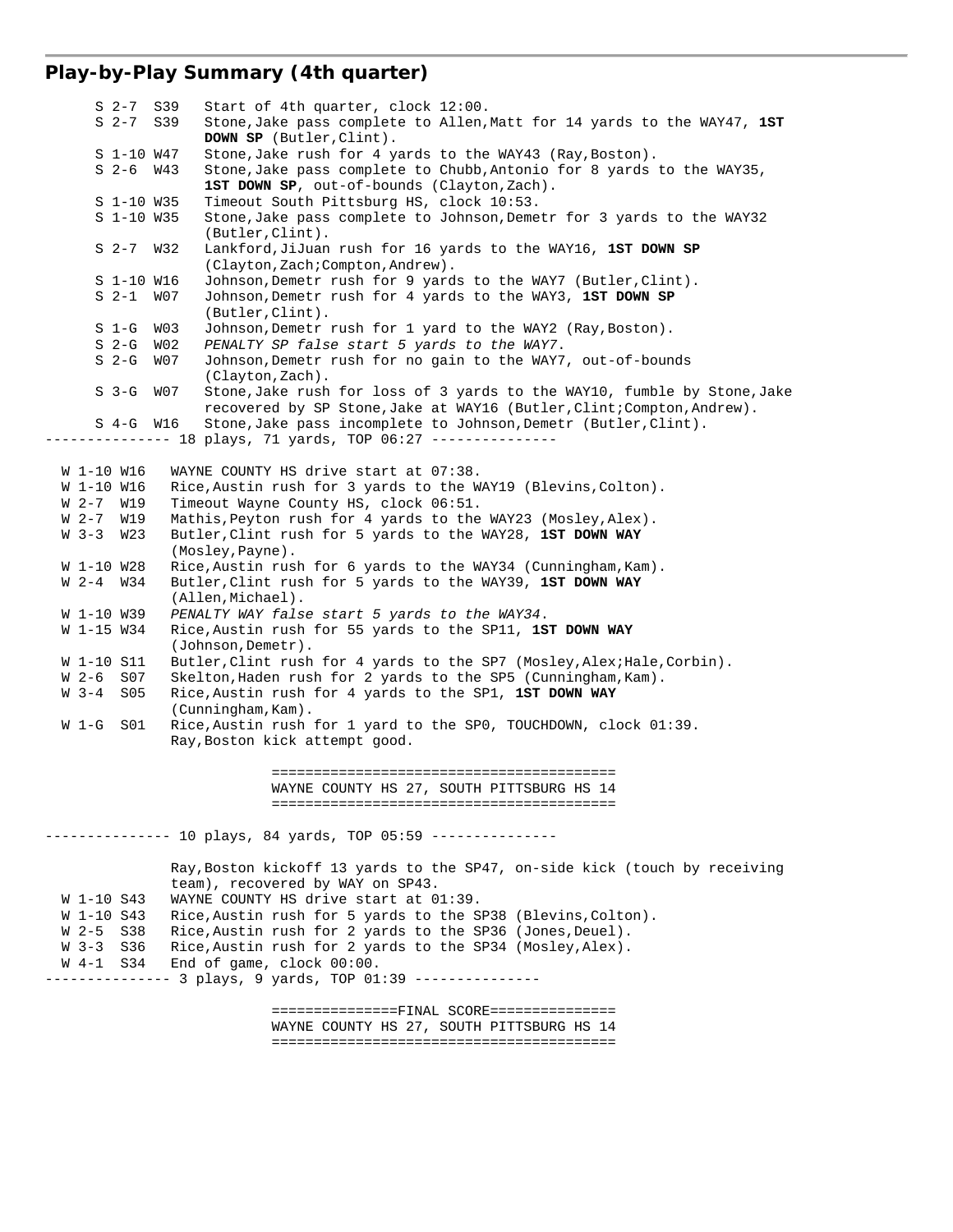## **Play Breakdown Summary**

|                   |    |                          |                | Play Breakdown Summary (Final)                                            |              |              |       |  |
|-------------------|----|--------------------------|----------------|---------------------------------------------------------------------------|--------------|--------------|-------|--|
|                   |    |                          |                | Wayne County HS vs South Pittsburg HS (Dec 02, 2011 at Cookeville, Tenn.) |              |              |       |  |
| Wayne County HS   |    |                          |                | South Pittsburg HS                                                        |              |              |       |  |
| Down<br>RUN PASS  |    |                          | Total          | Down                                                                      |              | RUN PASS     | Total |  |
| $OVERALL$ 42      |    | 7                        | 49             | $OVERALL$ 39                                                              |              | 17           | 56    |  |
| $1ST$ DOWN $19$   |    | 1                        | 20             | $1ST$ DOWN 20                                                             |              | 3            | 23    |  |
| 2ND DOWN-SHORT    |    | $\Omega$<br>$5^{\circ}$  | 5              | 2ND DOWN-SHORT                                                            | 5            | $\Omega$     | 5     |  |
| 2ND DOWN-MIDDLE   |    | $5^{\circ}$<br>$\Omega$  | 5              | 2ND DOWN-MIDDLE 3                                                         |              | $\mathbf{1}$ |       |  |
| $2ND$ $DOWN-LONG$ |    | 7<br>2                   | 9              | $2ND$ $DOWN-LONG$                                                         |              | 6<br>6       | 12    |  |
| 3RD DOWN-SHORT    |    | $\mathbf 0$<br>$1 \quad$ |                | 3RD DOWN-SHORT                                                            | $\mathbf{0}$ | 0            |       |  |
| 3RD DOWN-MIDDLE   |    | $3^{\circ}$              | 4              | 3RD DOWN-MIDDLE                                                           |              | $\mathbf 0$  |       |  |
| 3RD DOWN-LONG     |    | 3                        | 3              | 3RD DOWN-LONG                                                             |              | 6            |       |  |
| 4TH DOWN          |    | $\Omega$                 | $\mathfrak{D}$ | 4TH DOWN                                                                  |              |              | 4     |  |
| Wayne County HS   |    |                          |                | South Pittsburg HS                                                        |              |              |       |  |
| Formation         |    | RUN PASS  Total          |                | Formation RUN PASS                                                        |              |              | Total |  |
|                   | 42 |                          | 49             |                                                                           | 39           | 17           | 56    |  |

# **Play Breakdown**

Play Breakdown (Final) Wayne County HS vs South Pittsburg HS (Dec 02, 2011 at Cookeville, Tenn.)

Wayne County HS (Sorted by Play type)

| 1ST DOWN RUN     |         |               |                    |                   |    | (19 RUN, 1 PASS)               | 1ST DOWN PASS               |    |
|------------------|---------|---------------|--------------------|-------------------|----|--------------------------------|-----------------------------|----|
| $1 - 10$ W43 #19 |         |               | 3 [                |                   |    |                                | 1-10 W49 #21 to #19<br>9 [  | -1 |
| 1-10 S20 #19     |         |               | 2 [                |                   |    |                                |                             |    |
| 1-10 S11 #19     |         |               | 3 [                |                   |    |                                |                             |    |
| $1 - 10$ W16 #21 |         |               | 3 [                |                   | 1  |                                |                             |    |
| $1 - 10$ W28 #21 |         |               | 6 [                |                   |    |                                |                             |    |
| 1-10 W50 #21     |         |               | $1 \left[ \right]$ |                   |    |                                |                             |    |
| 1-15 W34 #21     |         |               | 55 [               |                   |    |                                |                             |    |
| 1-10 W37 #21     |         |               | 5 [                |                   |    |                                |                             |    |
| $1-6$ S06 #21    |         |               | 5 [                |                   | J  |                                |                             |    |
| 1-10 S25 #21     |         |               | $1 \left[ \right]$ |                   |    |                                |                             |    |
| $1 - 10$ S43 #21 |         |               | 5 [                |                   |    |                                |                             |    |
| $1 - 1$          | S01 #21 |               | $1 \left[ \right]$ |                   |    |                                |                             |    |
| 1-10 W37 #21     |         |               | 7 [                |                   |    |                                |                             |    |
| 1-10 W39 #21     |         |               | 5 [                |                   | 1  |                                |                             |    |
| $1 - 10 S44 #4$  |         |               | 8 [                |                   |    |                                |                             |    |
| $1 - 10$ S11 #4  |         |               | 4 [                |                   | J  |                                |                             |    |
| $1 - 10$ S32 #4  |         |               | $0$ [              |                   | 1  |                                |                             |    |
| $1 - 10$ S33 #4  |         |               | $-1$ [             |                   | 1  |                                |                             |    |
| $1 - 10 S41 #4$  |         |               | 8 [                |                   | 1  |                                |                             |    |
|                  |         |               |                    |                   |    |                                |                             |    |
|                  |         | 2ND-SHORT RUN |                    |                   |    | (5 RUN, 0 PASS)                | 2ND-SHORT PASS              |    |
| $2 - 2$ S33 #21  |         |               | 8 [                |                   | -1 |                                |                             |    |
| 2-1              | S01 #21 |               | $1 \left[ \right]$ |                   | 1  |                                |                             |    |
| $2 - 1$          | S42 #21 |               | 10 [               |                   | 1  |                                |                             |    |
| $2 - 2$          | S36 #4  |               | $-5$ [             |                   |    |                                |                             |    |
| $2 - 3$          | W44 #4  |               | 5 [                |                   | 1  |                                |                             |    |
|                  |         |               |                    |                   |    |                                |                             |    |
|                  |         |               |                    |                   |    | 2ND-MIDDLE RUN (5 RUN, 0 PASS) | 2ND-MIDDLE PASS             |    |
| $2 - 6$          | S07 #19 |               | 2 [                |                   | -1 |                                |                             |    |
| $2 - 5$          | S38 #21 |               | 2 [                |                   |    |                                |                             |    |
| $2 - 5$          | W44 #21 |               | 36 [               |                   |    |                                |                             |    |
| $2 - 4$          | W34 #4  |               | 5 [                |                   | J  |                                |                             |    |
| $2 - 5$          | W42 #4  |               | $-1$ [             |                   | J  |                                |                             |    |
|                  |         |               |                    |                   |    |                                |                             |    |
| 2ND-LONG RUN     |         |               |                    | $(7$ RUN, 2 PASS) |    |                                | 2ND-LONG PASS               |    |
| $2 - 7$          | W19 #10 |               | 4 [                |                   | J. |                                | 2-11 S34 #21 to #10<br>34 [ | J. |
| $2 - 9$          | S24 #19 |               | $1 \left[ \right]$ |                   | 1  |                                | 2-8 W39 #21 to #19<br>17 [  | -1 |
| $2 - 8$          | S18 #21 |               | $0$ [              |                   |    |                                |                             |    |
| $2 - 7$          | W46 #21 |               | 13 [               |                   |    |                                |                             |    |
| 2-10 S32 #21     |         |               | 21 [               |                   |    |                                |                             |    |
| $2 - 9$          | S49 #21 |               | 7 <b>[</b>         |                   | 1  |                                |                             |    |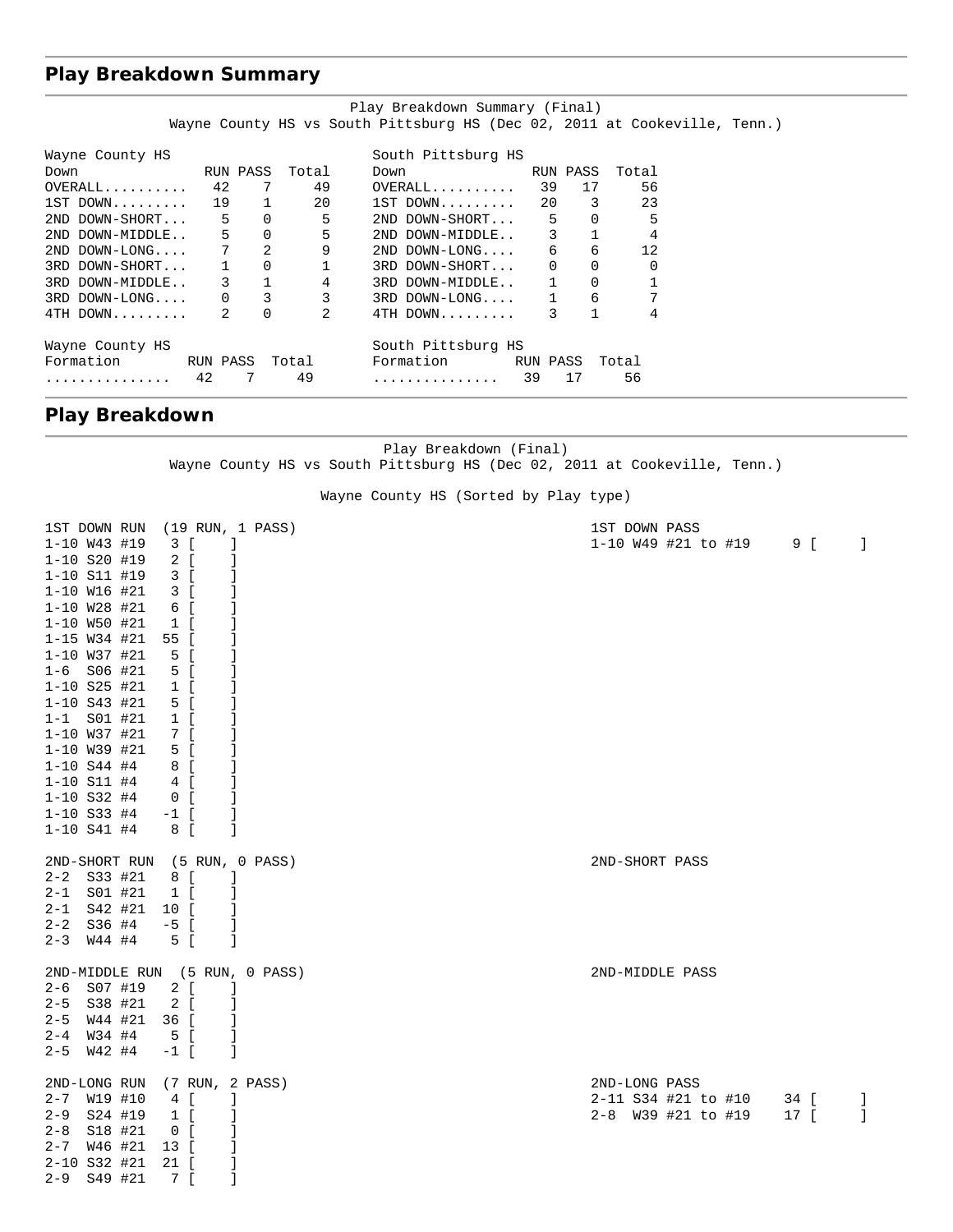2-7 S08 #4 8 [ ] 3RD-SHORT RUN (1 RUN, 0 PASS) 3RD-SHORT PASS 3-2 S42 #4 9 [ ] 3RD-MIDDLE RUN (3 RUN, 1 PASS) 3RD-MIDDLE PASS 3-6 W41 #21 to #10 - [ ] 3-4 S05 #21 4 [ ] 3-3 W23 #4 5 [ ] 3RD-LONG RUN (0 RUN, 3 PASS) 3RD-LONG PASS 3-8 S23 #21 to #10 6 [ ]  $3-7$  S41 #21 to #19  $-$  [ ]  $3-8$  S18 #21 to #4 - [ ] 4TH DOWN RUN (2 RUN, 0 PASS) 4TH DOWN PASS 4-8 S18 #21 5 [ ] 4-2 S17 #21 11 [ ]

## **Play Breakdown**

Play Breakdown (Final) Wayne County HS vs South Pittsburg HS (Dec 02, 2011 at Cookeville, Tenn.)

#### South Pittsburg HS (Sorted by Play type)

| 1ST DOWN RUN     |        |                          | (20 RUN, 3 PASS)               | 1ST DOWN PASS        |  |                   |        |       |              |
|------------------|--------|--------------------------|--------------------------------|----------------------|--|-------------------|--------|-------|--------------|
| $1 - 10 S12 #2$  |        | 14 [                     | -1                             | $1-10$ S13 #5 to #15 |  |                   |        | $-$ [ | -1           |
| $1 - 10$ S28 #2  |        | 8 [                      | -1                             | 1-10 W35 #5          |  | to #2             |        | 3 [   | -1           |
| $1 - 10$ S36 #2  |        | 3 [                      | 1                              |                      |  | 1-10 S32 #5 to #7 | $-$ [  |       | -1           |
| $1 - 10$ W16 #2  |        | 9 [                      | $\Box$                         |                      |  |                   |        |       |              |
| $1 - 3$ W03 #2   |        | $1 \left[ \right]$       | -1                             |                      |  |                   |        |       |              |
| $1 - 10$ S01 #2  |        | $1 \left[ \right]$       |                                |                      |  |                   |        |       |              |
| $1 - 3$ W03 #2   |        | 3 [                      | -1                             |                      |  |                   |        |       |              |
| $1 - 10$ W27 #2  |        | 7 [                      | J.                             |                      |  |                   |        |       |              |
| $1 - 5$ W35 #2   |        | 3 [                      | $\mathbf{1}$                   |                      |  |                   |        |       |              |
| $1 - 10$ S27 #2  |        | 4 [                      | -1                             |                      |  |                   |        |       |              |
| $1 - 10 S49$ #2  |        | $1 \left[ \right]$       | -1                             |                      |  |                   |        |       |              |
| $1 - 10$ S15 #2  |        | 18 [                     | 1                              |                      |  |                   |        |       |              |
| $1 - 10 S45 \#5$ |        | 8 I                      |                                |                      |  |                   |        |       |              |
| 1-10 S36 #5      |        | $2 \lfloor$              | -1                             |                      |  |                   |        |       |              |
| $1 - 10$ S26 #5  |        | 4 [                      | $\mathbf{1}$                   |                      |  |                   |        |       |              |
| $1 - 10$ W13 #5  |        | $1 \left[ \right]$       | -1                             |                      |  |                   |        |       |              |
| $1 - 10$ W47 #5  |        | 4 [                      | -1                             |                      |  |                   |        |       |              |
| $1 - 10$ S24 #6  |        | $1 \Gamma$               | -1                             |                      |  |                   |        |       |              |
| $1 - 10$ S33 #6  |        | 5 [                      | 1                              |                      |  |                   |        |       |              |
| $1 - 10$ S20 #6  |        | $1 \mid$                 | 1                              |                      |  |                   |        |       |              |
|                  |        |                          | 2ND-SHORT RUN (5 RUN, 0 PASS)  | 2ND-SHORT PASS       |  |                   |        |       |              |
| $2 - 2$ S36 #2   |        | -6 [                     | $\perp$                        |                      |  |                   |        |       |              |
| $2 - 1$ W07 #2   |        | $4 \left[$               | 1                              |                      |  |                   |        |       |              |
| $2 - 2$          | W47 #2 | 7 [                      | $\Box$                         |                      |  |                   |        |       |              |
| $2 - 3$ $W20$ #6 |        | 7 [                      | -1                             |                      |  |                   |        |       |              |
| $2 - 2$ W32 #6   |        | 5 [                      | 1                              |                      |  |                   |        |       |              |
|                  |        |                          | 2ND-MIDDLE RUN (3 RUN, 1 PASS) | 2ND-MIDDLE PASS      |  |                   |        |       |              |
| $2-6$ S30 #2     |        | $-2$ [<br>$\blacksquare$ |                                | 2-6 W43 #5 to #15    |  |                   | 8 [    |       | $\Box$       |
| $2-6$ S31 #2     |        | 14 [                     | 1                              |                      |  |                   |        |       |              |
| $2-5$ $S38$ #5   |        | 11 [                     | - 1                            |                      |  |                   |        |       |              |
| 2ND-LONG RUN     |        | (6 RUN, 6 PASS)          |                                | 2ND-LONG PASS        |  |                   |        |       |              |
| $2 - 10$ S32 #2  |        | 4 [                      | -1                             | 2-9 S25 #5 to #1     |  |                   | $-$ [  |       | -1           |
| $2-9$ $S21$ #2   |        | 4 [                      | -1                             | 2-7 S39 #5 to #1     |  |                   | 14 [   |       | -1           |
| $2 - 7$          | W07 #2 | 0 <sub>0</sub>           | -1                             | $2 - 18$ S18 #5      |  | to #15            | 11 [   |       | $\mathbf{1}$ |
| $2 - 9$          | S02 #2 | $0$ [                    | -1                             | 2-9 S50 #5           |  | to #15            | $-$ [  |       | -1           |
| $2 - 7$ W32 #6   |        | 16 [                     | -1                             | 2-10 S13 #5 to #15   |  |                   | $11$ [ |       | -1           |
| $2 - 9$          | W12 #6 | 9 [                      | $\mathbf{1}$                   | 2-8 S38 #5 to #2     |  |                   | $-$ [  |       | $\mathbf{1}$ |
|                  |        |                          | 3RD-SHORT RUN (0 RUN, 0 PASS)  | 3RD-SHORT PASS       |  |                   |        |       |              |